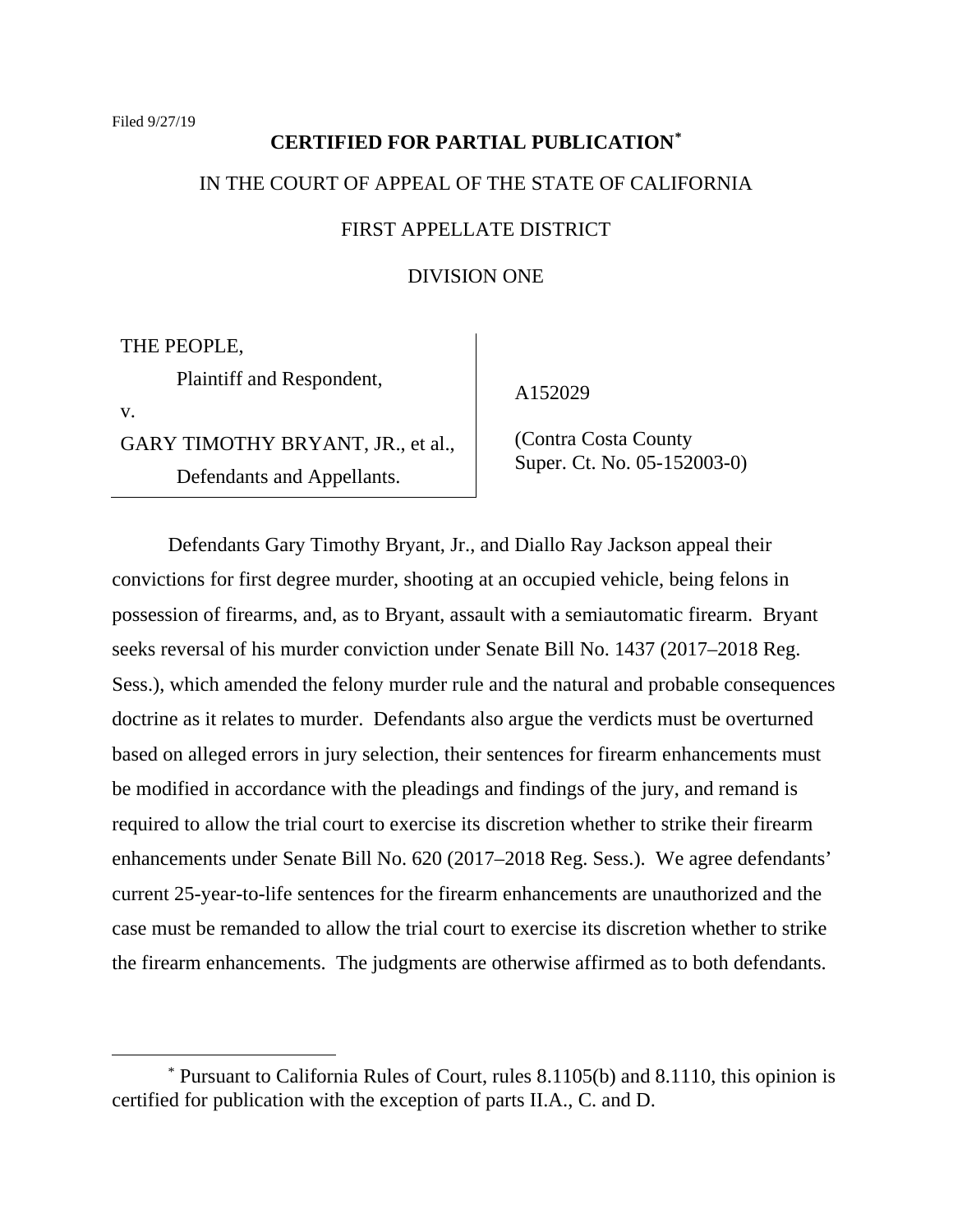## **I. BACKGROUND**

## **A.** *Facts*

We provide only a brief summary of the facts underlying defendants' convictions, because they are generally not necessary to our decision. We provide further background on relevant proceedings in the trial court in our discussion of defendants' legal arguments.

William B. testified as a prosecution witness to the following facts: On July 8, 2014, Kenneth Cooper drove his car into the parking lot at Delta View Apartments in Antioch, California. F.H. got in the front passenger seat of Cooper's car, and William B., F.H.'s brother, and G.P. all got in the backseat of Cooper's car. About a minute later, two people approached Cooper's car, one on the driver's side and one on the passenger's side. William B. had seen both men about an hour earlier by the laundry room of the Delta View complex. William B. recognized one of the men, who approached the driver's side of Cooper's car, from having seen him twice before at the Delta View Apartments. William B. had trouble recognizing that person as Jackson in court, saying he looked "like his son," but had identified him previously from a photo lineup, telling police, " 'That's a face I can't really forget about.' " William B. identified Bryant as the man who approached on the passenger's side where F.H. sat. As Bryant walked up, Cooper grabbed a nine-millimeter gun from the driver's door, cocked it so it was ready to fire, and stowed it under his shirt.

F.H. stepped out of the car. William B. saw Bryant hit F.H. and saw F.H. fall. As soon as F.H. was on the ground, Bryant asked Cooper, " 'What [are] you reaching for?' " Cooper pulled out his gun and both he and Bryant started shooting. William B. saw the second person who had approached Cooper's car point a gun, but did not see him shoot. William B. heard about eight shots. The driver-side and passenger-side windows shattered and glass flew into the car. Cooper drove off with the car door open, made a Uturn, and tried to drive away. Seeing they were about to crash, William B. reached over from the backseat to the driver's seat in an attempt to steer the vehicle, but it crashed into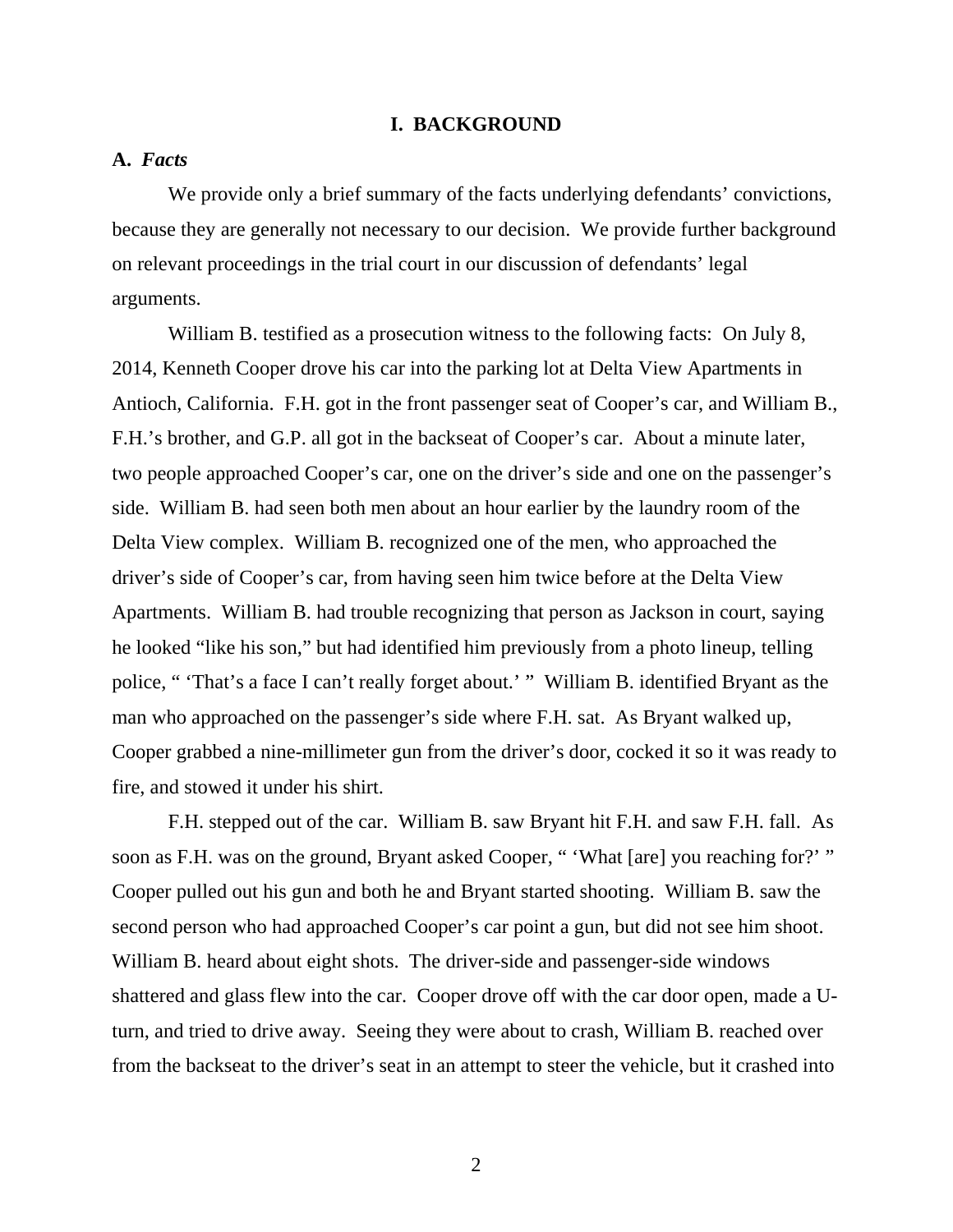another car. After they crashed, William B. got out of the vehicle and checked on Cooper who was shaking and nonresponsive. Cooper died from one of his gunshot wounds.

An expert in forensic pathology testified at trial that the direction of the fatal injury to Cooper's abdomen was consistent with a gun having been fired from the left side of his body.

## **B.** *Procedural Background*

The Contra Costa County District Attorney charged defendants with murder (Pen. Code,<sup>[1](#page-2-0)</sup> § 187, subd. (a); count 1), discharging a firearm at an occupied vehicle (§ 246; count 3), and possession of a firearm by a felon  $(\S$  29800, subd. (a)(1); count 4 [Bryant], count 5 [Jackson]). Bryant was charged with assault with a semiautomatic firearm. (§ 245, subd. (b); count 2.) The information further alleged counts 1 through 3 were committed for the benefit of a criminal street gang  $(\S 186.22, \text{subd. (b)}(1)(C))$ , a principal personally used a firearm in counts 1 and 3 ( $\S$  12022.53, subds. (b) & (e)(1)), and Bryant had previously served a prison term (§ 667.5). During trial, the trial court granted the prosecutor's motion to amend the information to add a firearm-use allegation under section 12022.53, subdivision (c) to count 1.

The jury found defendants guilty on all counts and found all special allegations true. The jury found the murder was first degree murder.

The trial court sentenced Bryant to 53 years to life in prison, and Jackson to 50 years to life in prison. Both defendants filed timely notices of appeal.

# **II. DISCUSSION**

## **A.** *Relief Under Senate Bill 1437*

At trial, the prosecution argued Bryant was guilty of murder under an aiding and abetting theory. Though the trial court provided instructions on aiding and abetting murder directly with the intent to kill and on aiding and abetting an underlying felony (attempted robbery) where a codefendant inflicts a fatal wound, the prosecution's closing argument focused on the theory of aiding and abetting a felony which resulted in death.

<span id="page-2-0"></span><sup>&</sup>lt;sup>1</sup> All statutory references are to the Penal Code.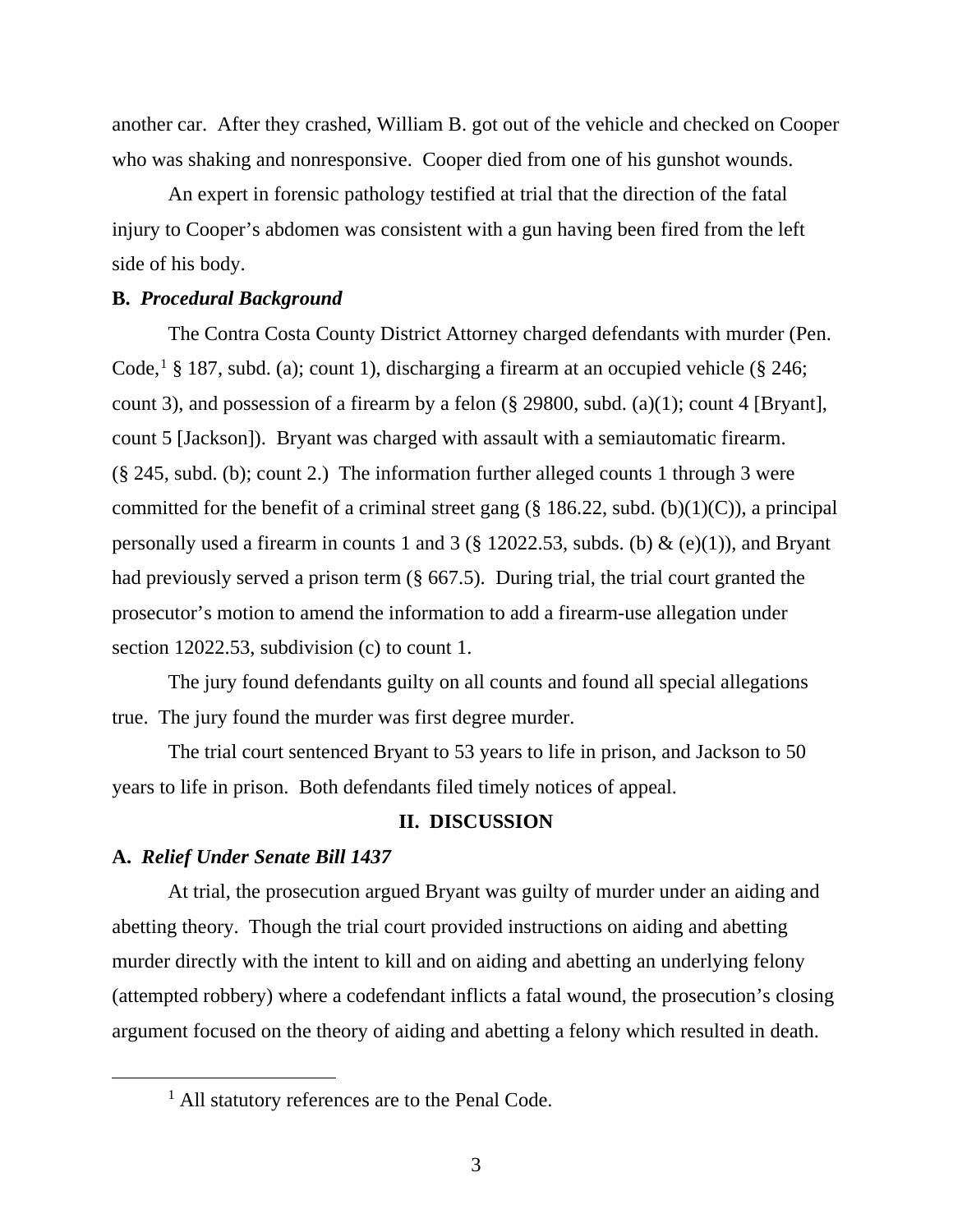The jury's verdict found Bryant guilty "of the crime of first degree murder, a violation of Penal Code section 187(a) (FELONY MURDER) . . . ." The jurors did not make any finding that Bryant acted with the intent to kill or reckless indifference to human life. Bryant now argues his murder conviction must be reversed because it was based on a theory of felony murder culpability that no longer exists under state law.

Senate Bill No. 1437 (2017–2018 Reg. Sess.) (Senate Bill 1437) was enacted to "amend the felony murder rule and the natural and probable consequences doctrine, as it relates to murder, to ensure that murder liability is not imposed on a person who is not the actual killer, did not act with the intent to kill, or was not a major participant in the underlying felony who acted with reckless indifference to human life." (Stats. 2018, ch. 1015, § 1, subd. (f).) Substantively, the bill redefined "malice" for the crime of murder by amending section 188, which now provides: "Except as stated in subdivision (e) of Section 189, in order to be convicted of murder, a principal in a crime shall act with malice aforethought. Malice shall not be imputed to a person based solely on his or her participation in a crime." (§ 188, subd. (a)(3).) It also amended section 189, defining the degrees of murder, to provide that a participant in an enumerated felony in which a death occurs is only liable for murder where the participant was the actual killer, acted with intent to kill, or was a major participant in the felony and acted with reckless indifference to human life. (§ 189, subd. (e).) Further, the bill added section 1170.95, which permits those convicted of felony murder (or murder under a natural and probable consequences theory) to file a petition with the sentencing court to vacate the conviction and be resentenced. (§ 1170.95, subd. (a); see *People v. Anthony* (2019) 32 Cal.App.5th 1102, 1147 (*Anthony*); *People v. Martinez* (2019) 31 Cal.App.5th 719, 722 (*Martinez*).)

Bryant contends that because Senate Bill 1437 went into effect before his appeal was final, he is entitled to reversal of his murder conviction based on the retroactive application of the changes to the law under *In re Estrada* (1965) 63 Cal.2d 740 (*Estrada*). The Attorney General does not dispute Senate Bill 1437 applies retroactively, but argues Bryant must seek relief through section 1170.95's petition process in the trial court, and not through this direct appeal.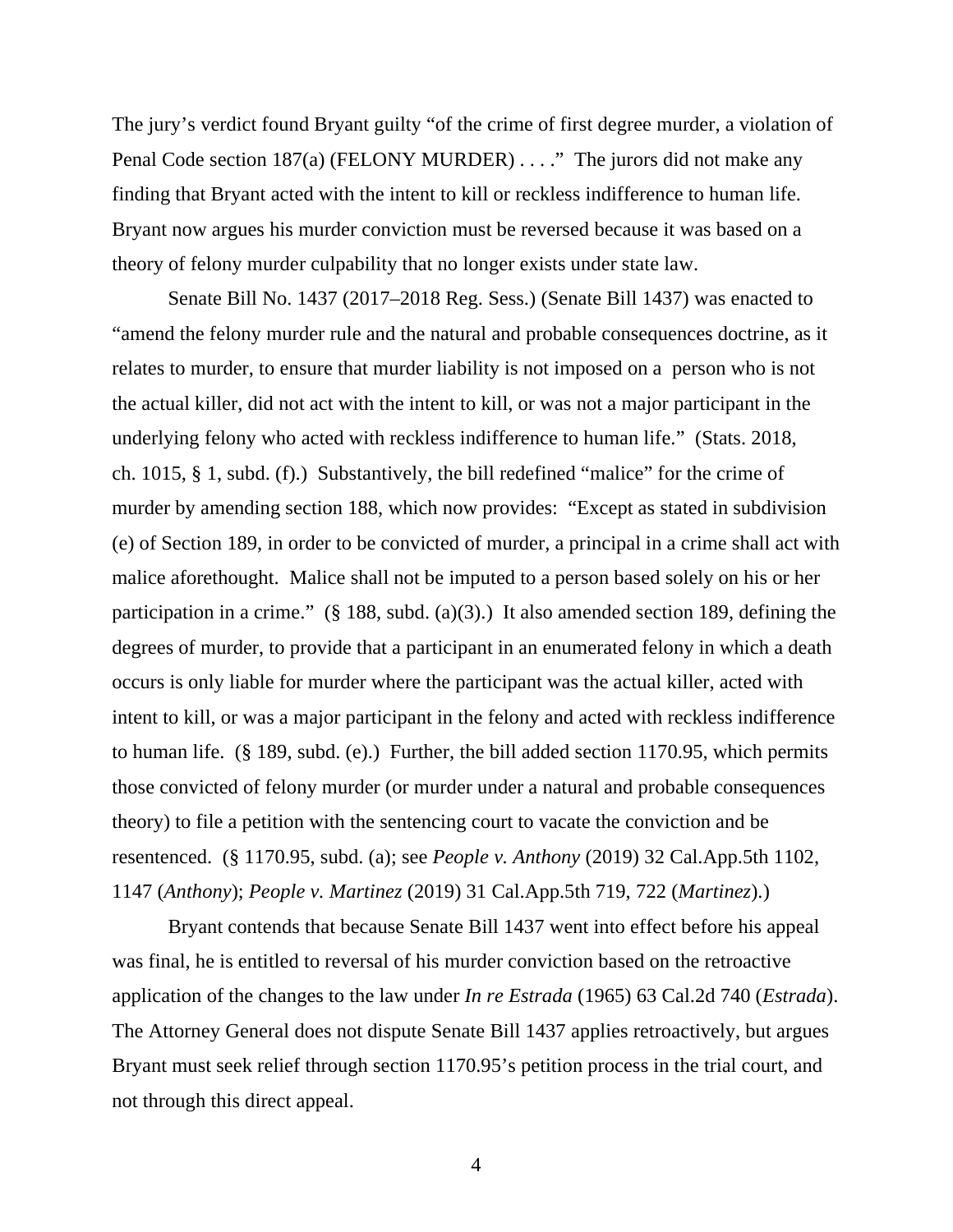We conclude the enactment of Senate Bill 1437 does not empower us to vacate Bryant's murder conviction; rather, Senate Bill 1437 mandates a remand to the trial court to allow defendants to file a petition for relief under section 1170.95, subdivision (a)(3). Where, as here, our Legislature has created a special statutory remedy for defendants to use in availing themselves of a retroactive change in the law, that procedure must be followed, and—notwithstanding *Estrada*—relief will not be granted on direct appeal of a conviction that is valid under the prior law. (*People v. DeHoyos* (2018) 4 Cal.5th 594, 603 (*DeHoyos*); *People v. Conley* (2016) 63 Cal.4th 646, 652 (*Conley*).) Our appellate courts have consistently applied this principle to Senate Bill 1437. (*Martinez, supra,*  31 Cal.App.5th at pp. 727–729; *Anthony, supra,* 32 Cal.App.5th at pp. 1153–1158.)

Bryant argues *Conley* and *DeHoyos* are distinguishable because in those cases, the new statutory remedies imposed additional substantive criteria for relief, requiring the trial courts in those cases to find the defendants would not " 'pose an unreasonable risk of danger to public safety' " if released. But as the *Martinez* court explained, "While defendant is correct that section 1170.95 does not require a dangerousness inquiry, neither *Conley* nor *DeHoyos* holds that inquiry was the indispensable statutory feature on which the result in those cases turned. . . . [W]e look not for specific procedural conditions, but for indicia of the Legislature's intent. Here, . . . the other indications the Legislature intended to restrict individuals who have already been convicted to the petitioning procedure outlined in section 1170.95 are considerable." (*Martinez, supra,*  31 Cal.App.5th at p. 728.) Moreover, Senate Bill 1437 creates a petition procedure that provides an opportunity for the parties to present new and additional evidence, and requires a trial court to determine whether Bryant qualifies for relief. (§ 1170.95, subd. (d)(1), (3).) Thus, like the statutes at issue in *Conley* and *DeHoyos,* section 1170.95 calls for the development of further facts, a task to which trial courts are suited and appellate courts are not.

We likewise reject Bryant's argument that a determination the petition procedure is his exclusive remedy violates his constitutional right to a jury trial under the Sixth Amendment by denying him the right to have factual determinations about his liability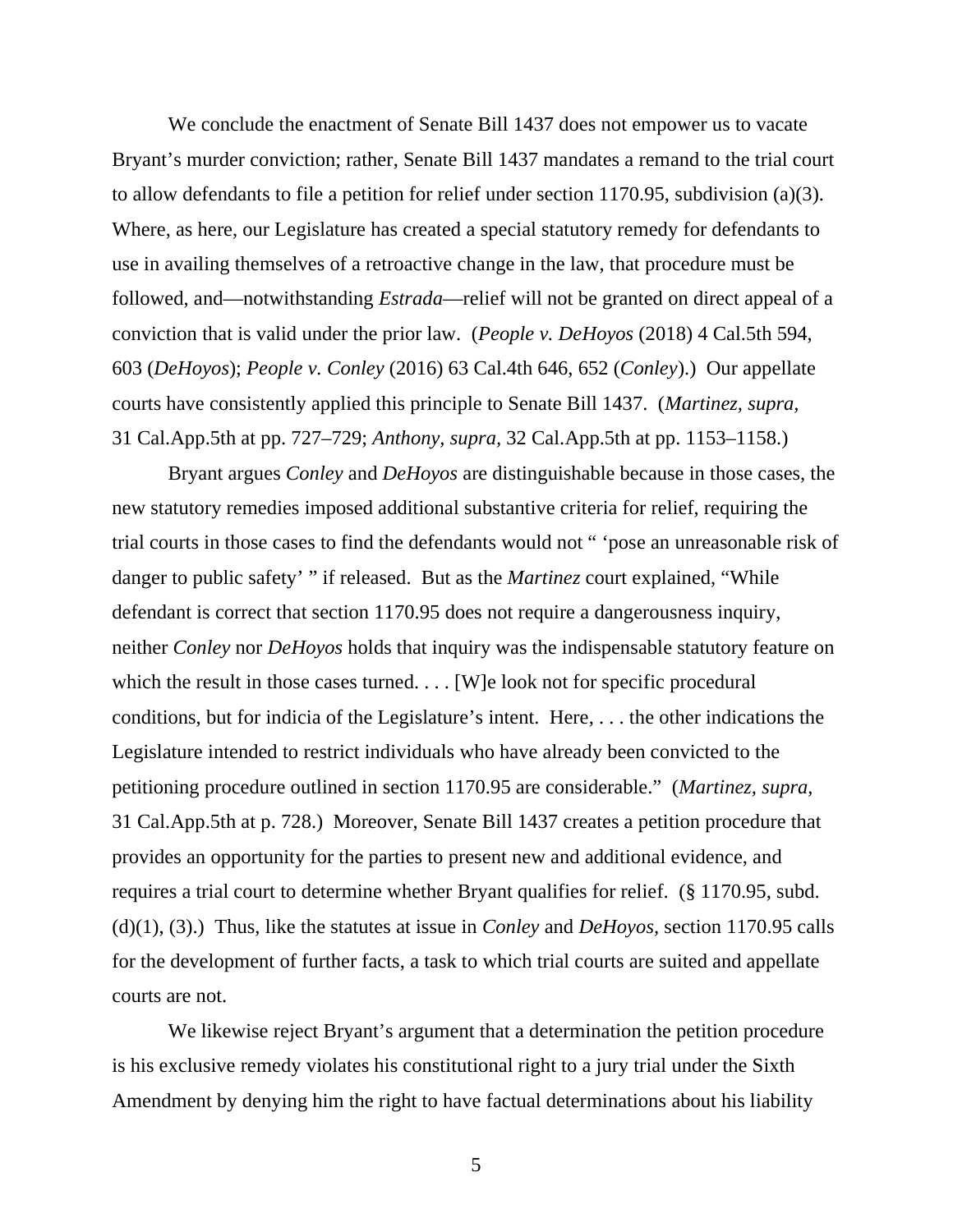made by a jury rather than a sentencing court. The legislative changes afforded by Senate Bill 1437 "constitute[] an act of lenity that does not implicate [Bryant's] Sixth Amendment rights." (*Anthony, supra,* 32 Cal.App.5th at pp. 1156–1157, citing *People v. Perez* (2018) 4 Cal.5th 1055, 1063–1064.) Bryant's attempt to distinguish *Perez* on the ground that Senate Bill 1437 redefines the elements of "murder" is unpersuasive. Because Senate Bill 1437, like Proposition 36 at issue in *Perez,* operates as a retroactively ameliorative statute as to defendants like Bryant, it does not implicate his constitutional right to a jury trial.

We affirm Bryant's murder conviction, but do so without prejudice to his filing a section 1170.95 petition in the trial court once his appeal is final. It is for the trial court to determine in the first instance whether Bryant qualifies for relief, and we express no opinion on the merits of such a petition.

## **B.** *Jury Selection*

Defendants both contend reversal of their convictions is required because the trial court erred in denying three defense motions challenging the prosecution's use of peremptory strikes to remove four African-American jurors in violation of *Batson v. Kentucky* (1986) 476 U.S. 79 (*Batson*) and *People v. Wheeler* (1978) 22 Cal.3d 258 (*Wheeler*).<sup>[2](#page-5-0)</sup> It is undisputed both defendants are African-American, as were all four of the challenged jurors.<sup>[3](#page-5-1)</sup>

Although a prosecutor may exercise a peremptory challenge to strike a prospective juror " 'for any reason, or no reason at all' " (*People v. Scott* (2015) 61 Cal.4th 363, 387 (*Scott*)), he or she may not use a peremptory challenge to " 'strike prospective jurors on

<sup>2</sup> Jackson's opening brief indicates he joins Bryant's argument.

<span id="page-5-1"></span><span id="page-5-0"></span><sup>&</sup>lt;sup>3</sup> Two African-American jurors were excused for cause. The first, K.B., said she believed the judicial system was corrupt, most of the laws need to be examined or done away with, and the United States was imprisoning Black men and other minorities to continue free labor. When questioned about her cousin's arrest at age 13 and whether that experience would make it hard for her to treat both sides fairly, she said: "Yes. I'm very suspicious of the whole court system." The second, J.H., said she might know one of the defendants. Neither of those rulings are challenged on appeal.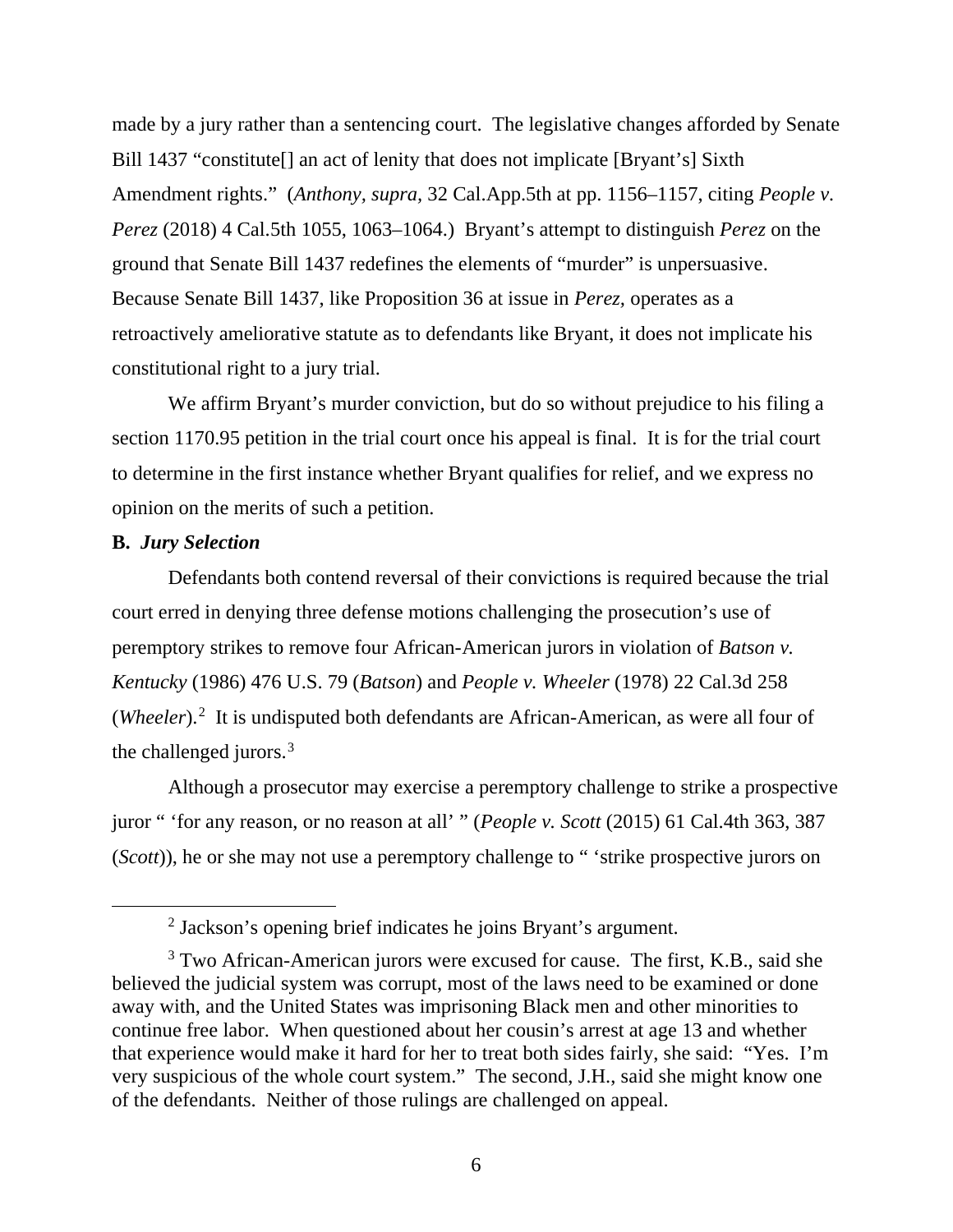the basis of group bias—that is, bias against "members of an identifiable group distinguished on racial, religious, ethnic, or similar grounds . . . ." ' " (*People v. Bell*  (2007) 40 Cal.4th 582, 596 (*Bell*), disapproved on another ground in *People v. Sanchez*  (2016) 63 Cal.4th 665, 686, fn. 13). Doing so violates a defendant's federal right to equal protection set forth in *Batson, supra,* 476 U.S. at pages 88 to 89 and his or her state right to a trial by a jury drawn from a representative cross-section of the community under article I, section 16 of the California Constitution set forth in *Wheeler, supra,* 22 Cal.3d at pages 276 to 277. (Accord, *People v. Gutierrez* (2017) 2 Cal.5th 1150, 1157.) As our Supreme Court explained in *Scott*, "The *Batson/Wheeler* framework is designed to enforce the constitutional prohibition on exclusion of persons from jury service on account of their membership in a cognizable group. It is also designed to otherwise preserve the historical privilege of peremptory challenges free of judicial control, which 'traditionally have been viewed as one means of assuring the selection of a qualified and unbiased jury.' " (*Scott*, at p. 387.)

A defendant bears the ultimate burden of showing a constitutional violation (*People v. Lenix* (2008) 44 Cal.4th 602, 612–613 (*Lenix*)), but courts employ a three-step, burden-shifting mechanism in assessing whether a *Batson/Wheeler* violation has occurred. The defendant must first "make out a prima facie case by showing that the totality of the relevant facts gives rise to an inference of discriminatory purpose in the exercise of peremptory challenges." (*Scott*, *supra*, 61 Cal.4th at p. 383.) If the trial court finds the defendant has established this prima facie case, the prosecutor must then "explain adequately the basis for excusing the juror by offering permissible, nondiscriminatory justifications." (*Ibid.*) Lastly, the court must make a " 'sincere and reasoned effort to evaluate the nondiscriminatory justifications' " (*People v. Williams*  (2013) 56 Cal.4th 630, 650) and "decide whether" the prosecutor's proffered reasons are subjectively genuine or instead a pretext for discrimination (*Scott*, at p. 383; *People v. Duff* (2014) 58 Cal.4th 527, 548).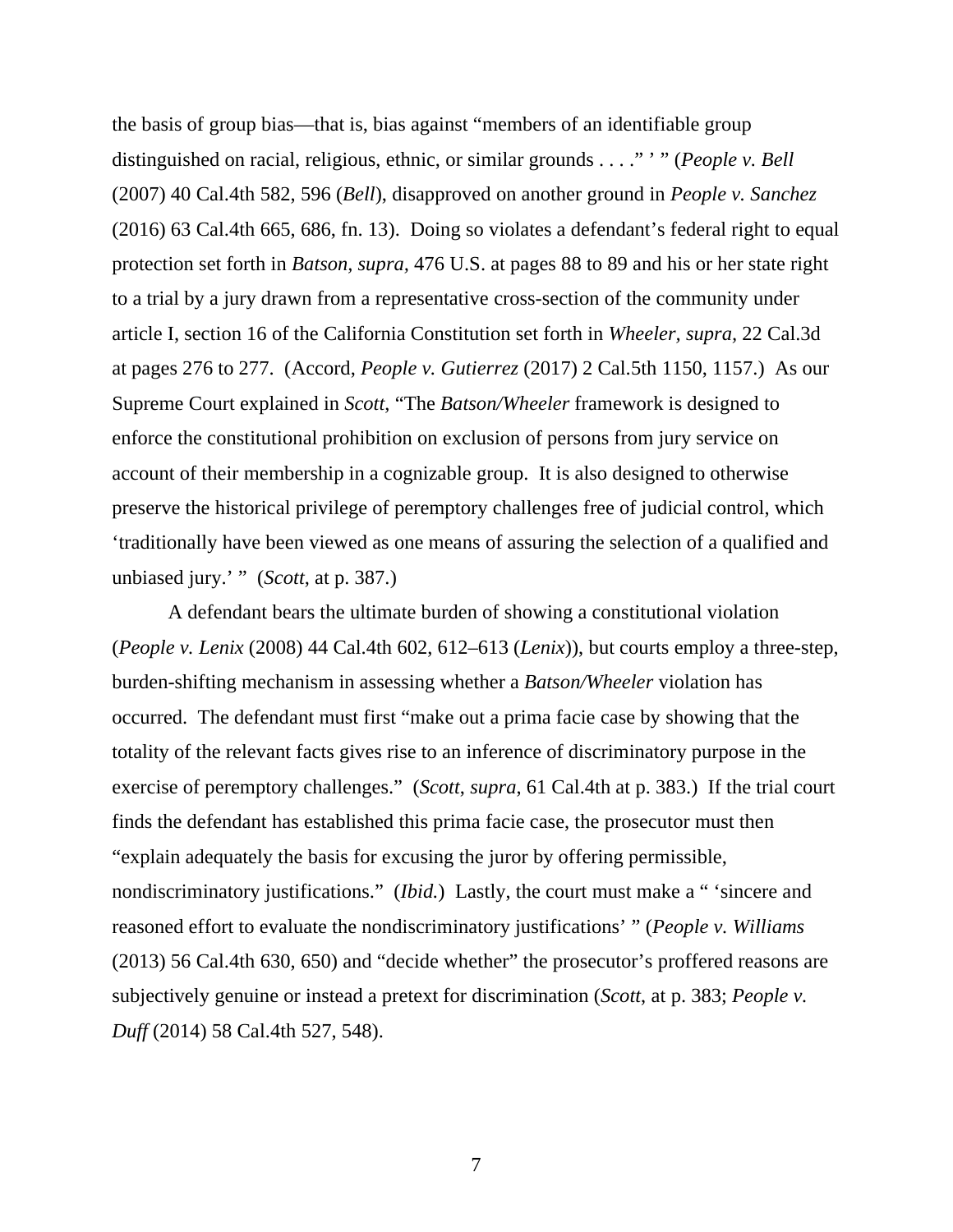#### **1. Background Facts**

#### *Prospective Jurors O.H. and T.M.—Motion No. 1*

Before voir dire, prospective jurors filled out questionnaires that included basic demographic information and asked about a number of issues, including experience with crime and attitudes towards guns, gangs, and police witnesses. Jurors were asked about their experiences with police and whether they, a family member, or anyone close to them, had ever been convicted of a crime.

During voir dire, Prospective Juror O.H. was asked about her comment that she had a nephew who had an interaction with police about two years before that she felt was unfair. O.H. stated her nephew spent the night in jail but was released and did not face charges. O.H. thought she would be a fair and unbiased juror.

Another prospective juror, T.M., was questioned both outside the presence of other jurors and in front of the entire panel about his responses to the jury questionnaire. Privately, the prosecution asked about his opinion that "'all lawyers are con artists.' " T.M. said that was his impression based on "conversations [he] had with others and other lawyers" to whom he had talked. He had also responded "yes" to a question asking whether he had any strong opinions about how police do their jobs, and he wrote on his questionnaire: "Minorities aren't treated fairly in any county in California." When asked about those statements privately, T.M. affirmed he tended to be distrustful of police and said it was because he had been pulled over three times in Union City. In front of the jury panel, T.M. indicated he had once been stopped by the police because his truck was two inches too high, and he felt the police officer pulling him over was being dishonest. T.M. affirmed that his personal experience of being pulled over contributed to his opinion minorities were not treated fairly. Nonetheless, T.M. did not think he would be biased against the police because he had also had "experiences with officers that have been very helpful and have supported [him] in certain circumstances that pertain to [his] home." As far as his opinion of the criminal justice system as a whole, he said his opinion was "based off what I hear through the media."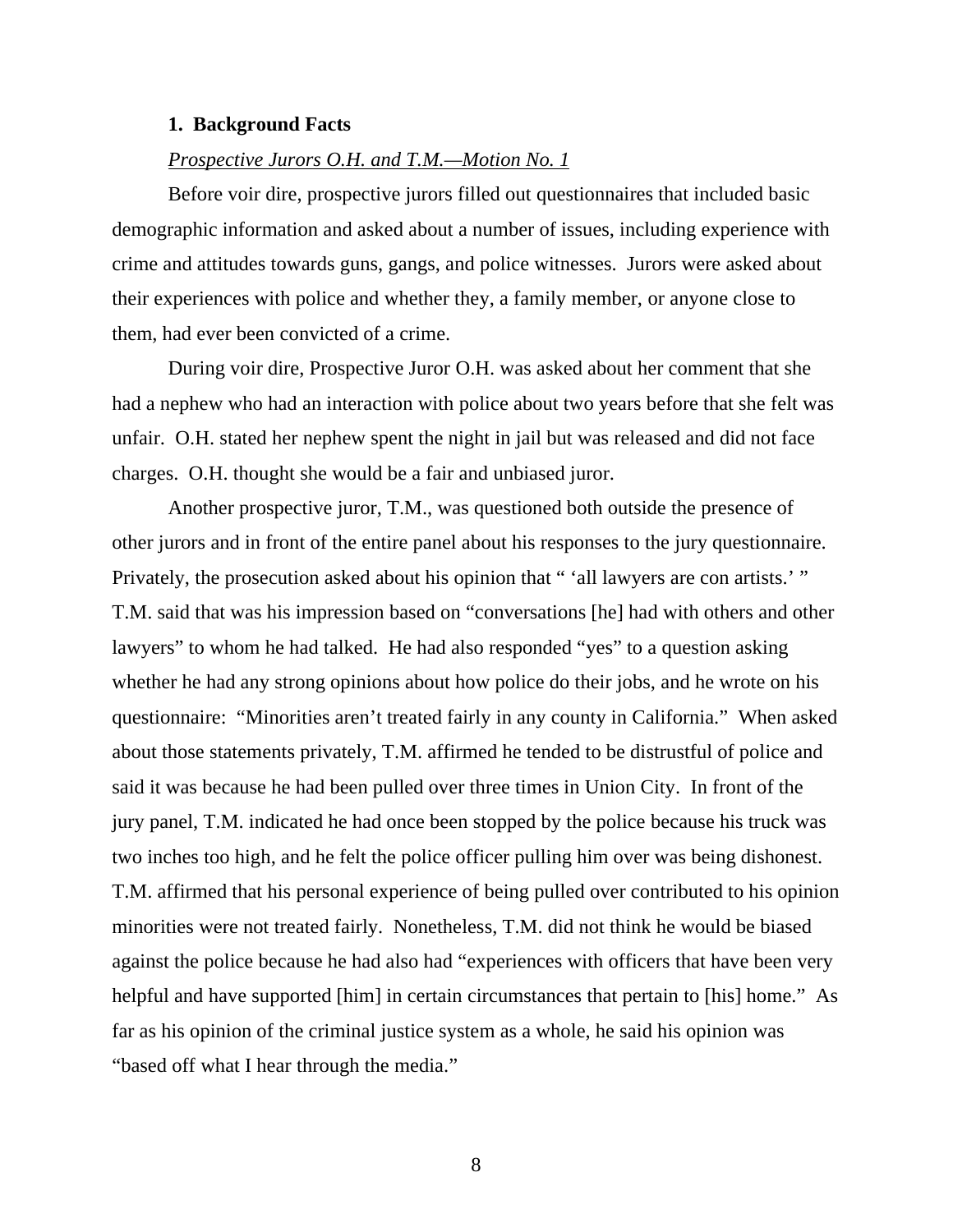After the jurors had been passed for cause, the prosecutor told the court he intended to excuse both O.H. and T.M. because they "had negative experiences with law enforcement." As to O.H., she "had a nephew who was treated unfairly in a DUI case two years ago, and it affected her." The prosecutor added that O.H. had a daughter who had interned with the American Civil Liberties Union (ACLU), a "typically very liberal organization," O.H. was "unemployed which causes me some concern," and she had "worked previously for a nonprofit corporation, which . . . [is] typically not a pro-law enforcement type of occupation." As to T.M., he "was pulled over by the police, [and the] police lied . . . to him about being pulled over. And he also expressed an opinion that minorities aren't treated fair in any county in California." The prosecutor then added, "I don't [know] if defense counsel was going to exercise a *Wheeler* challenge for [O.H.] and [T.M.], who in my opinion are both African-American. . . . [¶] But I wanted to state that on the record so we can make use of our time."

The court asked counsel for both defendants if they wanted to exercise *Batson/Wheeler* challenges and both said "Yes." The court then ruled: "I am not finding that a prima facie case has been made as to either one of the jurors, [O.H.] and [T.M.]. I will confirm that the People's observation of them is that they are both African-American. I would not have found a cause challenge as to them because they did hew to the premise that they would comply with the law. . . . However, both [O.H.] and [T.M.] had strong negative experiences with family members connected with the police. And so I'm not finding that a prima facie case of bias has been established. Therefore I will not go to the next level of any comparative analysis or anything else."

After the court's statements, defense counsel asked for "an opportunity to make [the *Batson/Wheeler*] challenge— [¶] . . . [¶] . . . before it's summarily denied." Counsel for Bryant then stated he was making a *Batson/Wheeler* challenge and argued that "of the approximate 100 jurors who remain in the panel after hardships, there are five African-Americans. The peremptory challenge by the People against both [O.H.] and [T.M.] represents two out of the five African-American jurors in the room." Bryant's counsel also noted O.H. did not say anything about her personal opinions about her daughter's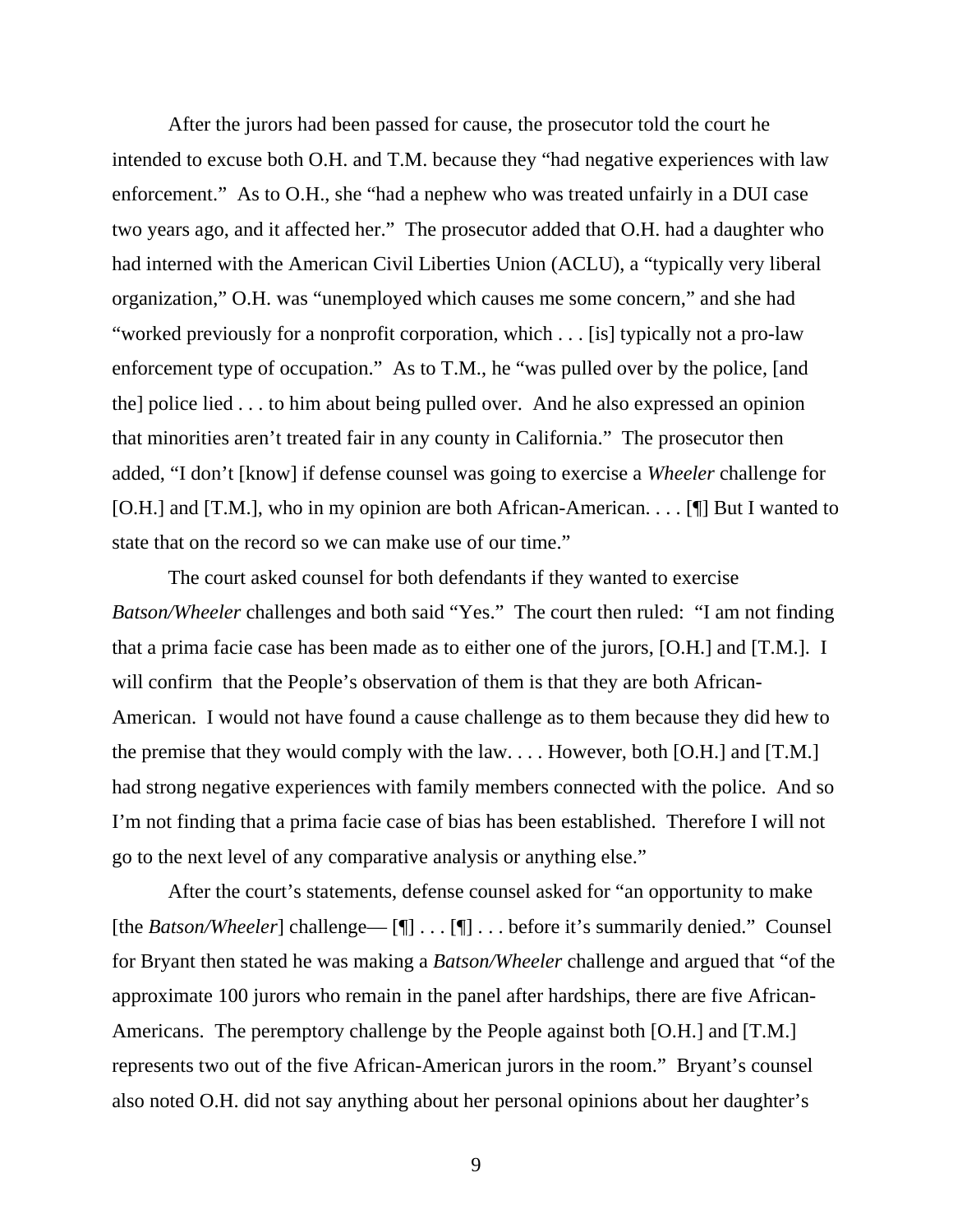employment at the ACLU, and "did not express any ill-will towards police with respect to the family member who had the DUI incident, . . . [who] more importantly . . . was never charged by the prosecutor." Counsel for Jackson added that when talking to T.M. in private, he "expressed a fairness that . . . goes beyond reproach in this day and age as to what he said. I mean, when I get a traffic stop, it may not be based on race, but certainly if you're a black person, that's the first thing you're going to think and that's the first thing you're going to say, especially if it's a haywire kind of a stop." Jackson's counsel opined there was nothing in that "human experience to make him less [*sic*] of a biased witness that should be subject to being taken off this jury by the prosecutor's situation here. I think it's purely a game of trying to get all the blacks off you can because the case is a disparate case of confusion and he wants to keep it that way without the human experience of what a black person goes through in this society." Counsel said it would be "objectionable under the basic law and the Constitution to take these . . . necessary jurors off this jury pool with the fact of the limited amount of representation in our jury pool."

The court then noted that "numerous cases have held that a prosecutor is entitled to dismiss a juror who has had negative contacts with law enforcement, the criminal justice system, or who have close relatives who have had negative contacts notwithstanding the juror's assurances that the prior experiences would not impact the juror." In support, the court cited *People v. Avila* (2006) 38 Cal.4th 491, *People v. Farnam* (2002) 28 Cal.4th 107, and *People v. Adanandus* (2007) 157 Cal.App.4th 496, 505. The court concluded, "I am finding the People to be credible, and so the *Batson-Wheeler* motion is denied."

## *Prospective Juror C.A.—Motion No. 2*

During voir dire, Prospective Juror C.A., was questioned by the court. He stated he had been a real estate editor for a local newspaper for the past 15 years. C.A. had served on two juries before, one of which did not reach a verdict. C.A. agreed that he had written on his questionnaire that the majority of police are excellent, but too many abuse their authority, especially involving Black suspects, but told the court he did not think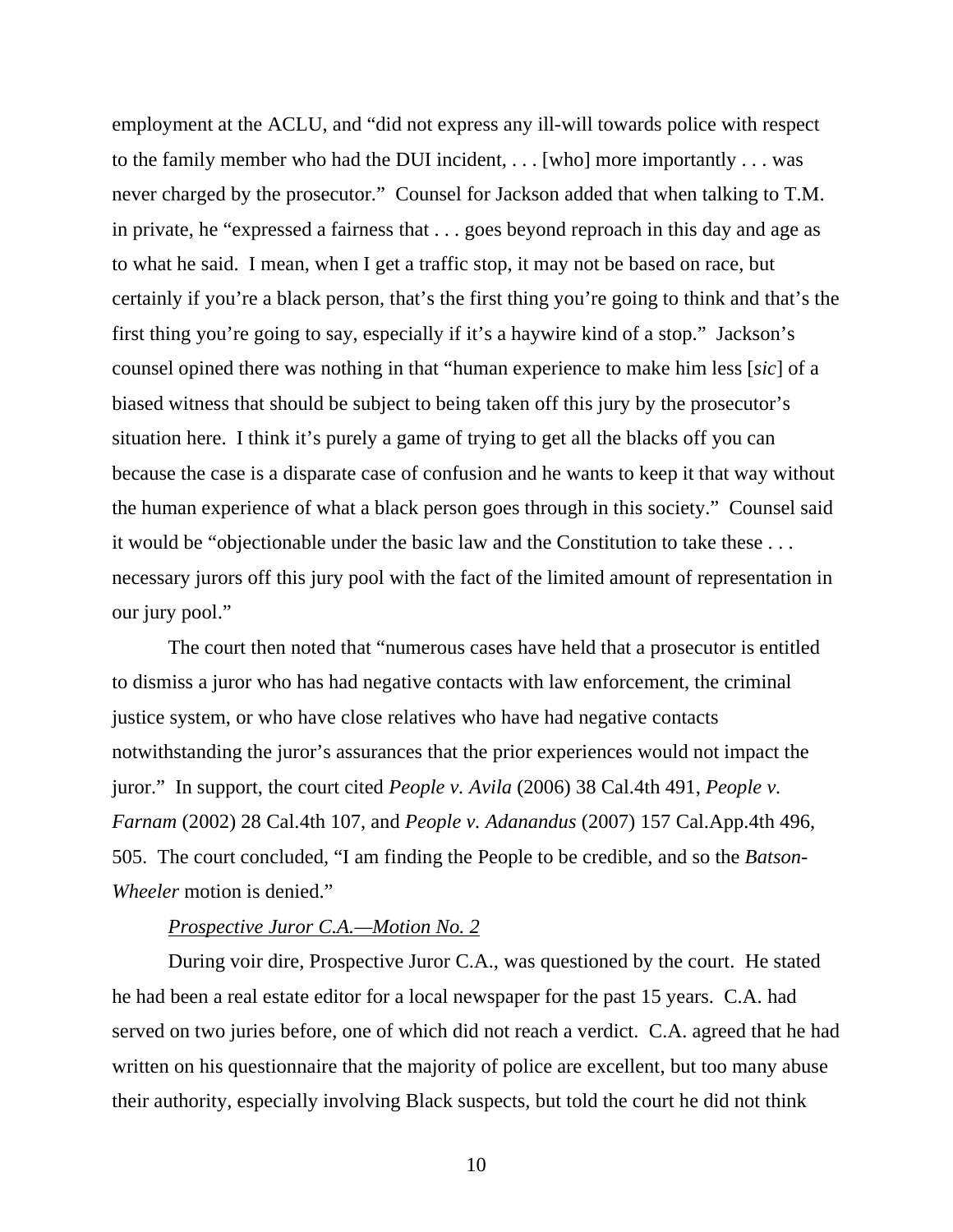that attitude was going to "affect [him] at all" in jury deliberations. When questioned by the prosecutor about whether he would accept the testimony of only a single witness, C.A. responded he "would prefer to have many or several other witnesses because I've seen too many instances in documentaries where different people see the same thing from different perspectives." C.A. said he was "not saying that [he] wouldn't accept one witness," only that "it would be best if there were other witnesses who may have different perspectives on it." When pressed by the prosecutor, C.A. then said he would "attempt" to follow the law, he "would think that more than one witness is best even though [he] would follow the law," and eventually that he "would go along with the witness if I believe it strongly."

When the prosecution later sought to excuse C.A., Bryant's counsel made a *Batson/Wheeler* motion. "As I noted before with respect to demographics," he said, "there's now three African-Americans left in the jury pool in this case. So the striking of [C.A.] would reduce the total number in the panel to two, all the way up through Juror 300." Bryant's counsel noted C.A. had served as a juror twice before, had a "significant relationship with law enforcement," and asserted "we're now seeing a very clear pattern of systemic exclusion of African-Americans from this jury." Counsel explained further: "I would note that the prior justification from the prosecution that two black jurors both had negative experiences with law enforcement. I think that that reasoning is a pretext for race given the realities of the experiences of black people in our society, historical discrimination, and very clear statistics of disparate treatment of African-Americans by police, by the justice system. So African-American jurors are more likely to have had experiences with police, have family members who have had bad experiences with police, and I think what we're seeing is a troubling pattern." Counsel for Jackson joined the motion.

The trial court "found specific race-neutral justifications" for the excusal and did not "find a prima facie case was made." The trial court then invited the prosecution to make a record. The prosecution offered several reasons, "not in order of relevance," for its challenge, including (1) C.A. was a retired journalist, "typically . . . not a good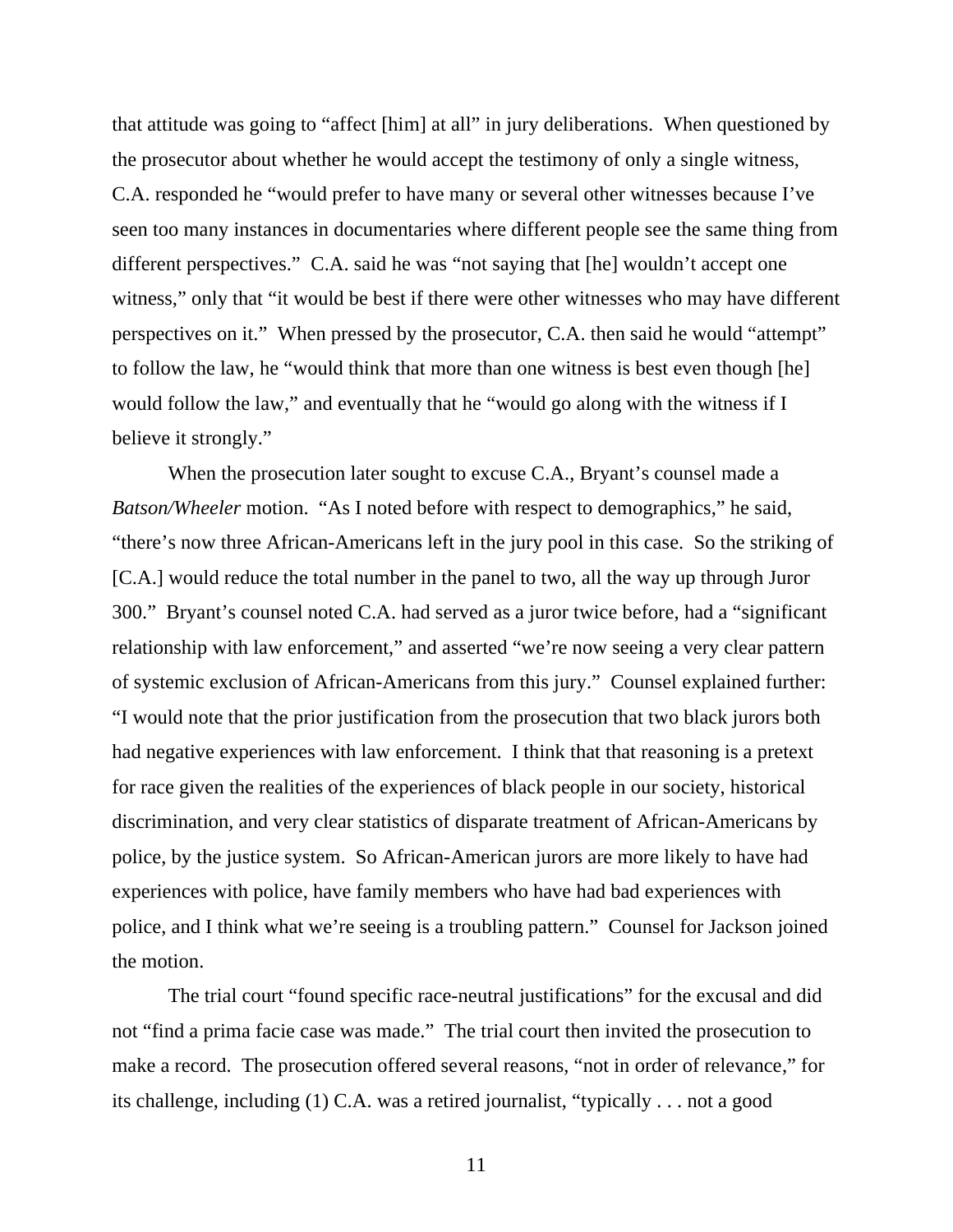occupation for district attorneys, much like teachers"; (2) his spouse was a teacher; (3) although he had been on two juries before, one "hung," and C.A. "clearly indicated that he was inclined to be one of the jurors that was voting for a not guilty verdict"; (4) his opinion about police officers was that the "majority are excellent, but he also stated that too many abuse their authority, especially involving black suspects"; and (5) when the prosecutor asked the jury as a group if they had any concerns with the testimony of a single witness, C.A. was one of two jurors who expressed concerns.

After the prosecution gave its reasons, the trial court reiterated that it had "stopped at the first level and permitted the People just to make the record." The court said it "did not ask for a race-neutral justification because I saw one, which was cited by the People, it was quite loud." The court denied the motion.

## *Prospective Juror V.N.—Motion No. 3*

V.N. was a prospective alternate juror. She was initially questioned privately about an experience her son had with the criminal justice system. V.N. explained her 27 year-old son had been arrested two years before by the Pittsburg police and was currently incarcerated. V.N. was "[n]ot as close as [she] would like to be" to her son, and did not know much about his case. She believed the crime may have been pandering or shoplifting, but she was not sure. She thought her son was sentenced to nine years in prison, though she believed he would be serving four to six years because of good behavior. Asked if he was treated fairly, V.N. responded, "It's hard when you say fair because I don't know what to compare it to." V.N. said her experience would not make her biased against the prosecution. V.N. also explained she was employed as an environmental protection specialist for the federal government.

Bryant's counsel brought his third *Batson/Wheeler* motion as to V.N., arguing she was the only remaining African-American juror in the pool following the selection of a jury with no African-Americans, the prosecution had excused all four potential African-American jurors who had been called after hardship and for cause challenges, and V.N. was an educated person with no particular feelings about her son's case.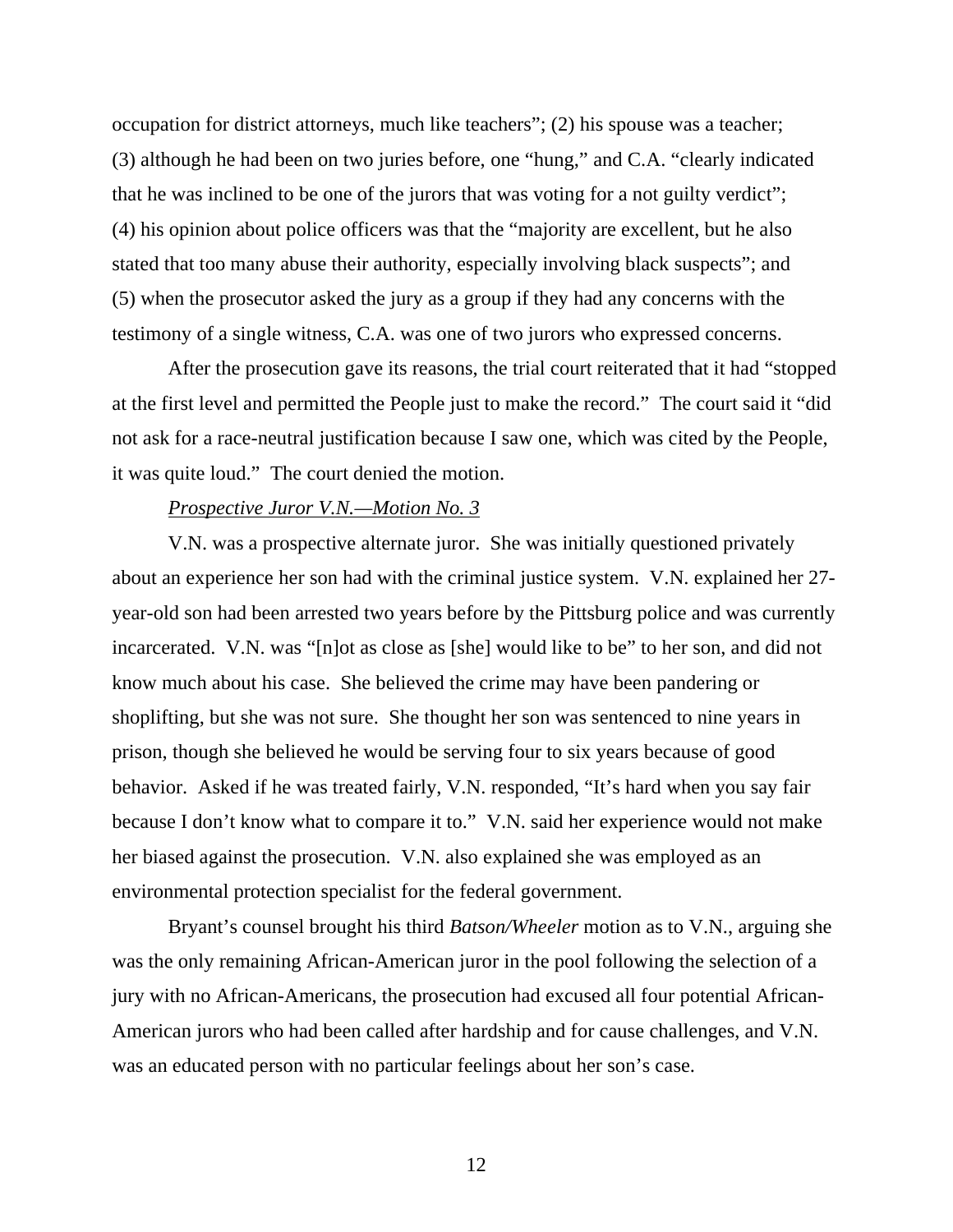The court invited the prosecution to respond "before the Court made a comment about the first level of the *Batson-Wheeler* challenge." The prosecutor said he excused V.N. because (1) her son had been arrested by the Pittsburg Police Department, one of the agencies on his witness list; (2) her son was approximately the same age as defendants; (3) her occupation as an environmental protection specialist "obviously [had] a strong liberal slant, pro-environment," and those people tended not be a good jurors for the prosecution; and (4) her spouse worked for the postal service and the prosecutor previously had two trials end with a hung jury based on postal workers.

The court observed the defense has the "burden to make a prima facie case showing that the totality of the relevant facts gives rise to the inference of a discriminatory purpose." The court then ruled, "I do appreciate the fact that there were in the jury pool [*sic*] that were not challenged for cause four persons of African-American descent, and I do appreciate the fact that the defendants are African-American. However, I am finding that there is a neutral race-based reason provided by the prosecutor, and I find him to be credible." The court cited cases upholding the dismissal of jurors whose close relatives had been arrested, prosecuted, or convicted of a crime, as well as cases approving dismissal of jurors based on their occupation, including postal workers. The court concluded: "I did not find that the burden shifted to the People. I think they've made their comments, but the prima facie case was not established. I saw abundant reason to dismiss [V.N.]. So I'm granting the strike and denying the *Batson* motion." The court noted the seated jury was not all Caucasian, but agreed with the defense it included no African-Americans.

#### **2. First-stage/Third-stage Review**

As an initial matter, the parties disagree whether the trial court's rulings on the three *Batson*/*Wheeler* motions should be evaluated at the first stage (prima facie case) or third stage (ultimate question of discrimination).

In *Scott,* the California Supreme Court clarified the review procedure "when the trial court, having determined that no prima facie case was established and having heard the proffered justifications, goes ahead and makes an *alternative* holding that those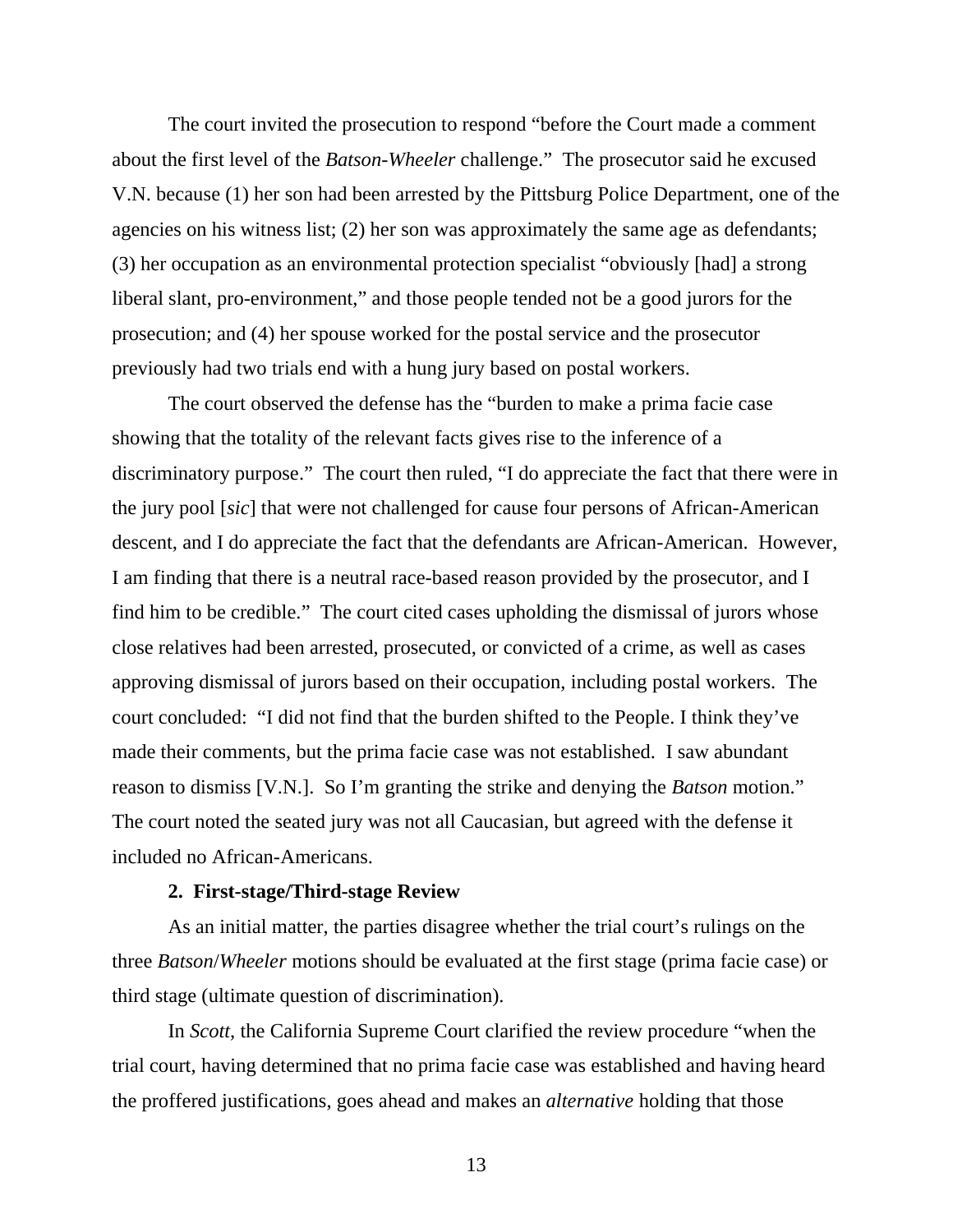reasons were genuine." (*Scott, supra,* 61 Cal.4th at p. 386, italics added**.)****"[W]**here (1) the trial court has determined that no prima facie case of discrimination exists, (2) the trial court allows or invites the prosecutor to state his or her reasons for excusing the juror for the record, (3) the prosecutor provides nondiscriminatory reasons, and (4) the trial court determines that the prosecutor's nondiscriminatory reasons are genuine, an appellate court should begin its analysis of the trial court's denial of the *Batson/Wheeler*  motion with a review of the first-stage ruling. [Citations.] . . . If the appellate court agrees with the trial court's first-stage ruling, the claim is resolved. If the appellate court disagrees, it can proceed directly to review of the third-stage ruling . . . ." (*Scott,* at p. 391, fn. omitted*.*)

On the other hand, where the court finds no prima facie case, but does so only *after* the prosecutor has stated his or her reasons for the challenges, " 'we infer an "implied prima facie finding" of discrimination and proceed directly to review of the ultimate question of purposeful discrimination.' " (*People v. Hardy* (2018) 5 Cal.5th 56, 76 (*Hardy*), quoting *Scott, supra,* 61 Cal.4th at p. 387, fn. 1.) Here, as to the motion challenging O.H. and T.M., motion No. 1, the prosecutor offered his reasons before the trial court had an opportunity to determine whether a prima facie case had been established. And as to motion No. 3, concerning V.N., the trial court invited the prosecutor to give his reasons and found them credible before deciding whether a prima facie case had been established. Accordingly, as to motions Nos. 1 and 3, we begin with a third-stage review.

The second motion as to C.A., however, was clearly decided at the first stage. On that motion, the trial court first determined no prima facie case had been established, then invited the prosecution to make a record of his reasons for excusal. As defendants concede, this is a first-stage ruling*.* Citing *People v. Riccardi* (2012) 54 Cal.4th 758, 786–787*,* and *Scott, supra,* 61 Cal.4th at page 392, defendants nonetheless urge us to review this motion as a third-stage inquiry, because the trial court considered the prosecution's reasons when ruling on the first and third motions, and to not do the same with regard to C.A. would be "entirely artificial." We also acknowledge the prosecutor's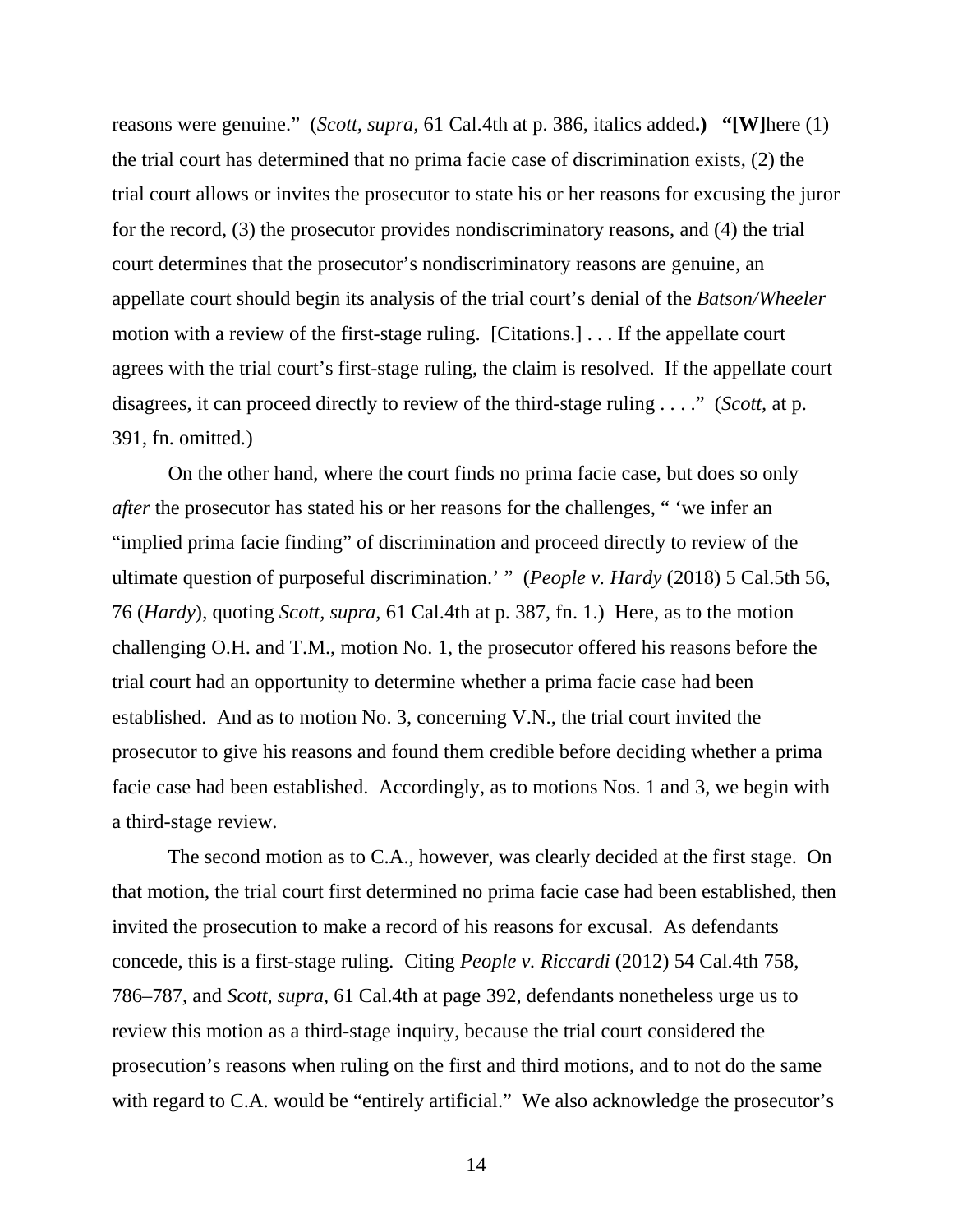use of peremptory challenges in this case may warrant closer scrutiny because "although the numbers are small, [he] excused every African-American prospective juror [he] could have excused." (*Hardy, supra,* 5 Cal.5th at p. 78.) Accordingly, we will evaluate the prosecutor's reasons for excusing all four prospective jurors. As we explain below, however, whether we review the second motion at the first stage or the third stage, we find the trial court did not err.

## **3. Analysis**

## *O.H. and T.M.*

The prosecutor claimed he dismissed O.H. because she had negative experiences with law enforcement—specifically because she had a nephew she felt was treated unfairly in a DUI case—and because both she and her daughter had worked for organizations he felt were "typically" liberal or not "pro-law enforcement." The prosecutor excused T.M. because he also had negative experiences with law enforcement, and held a view that minorities are not treated fairly in any county in California. These are accepted race-neutral reasons to exclude jurors. (See *People v. Reed* (2018) 4 Cal.5th 989, 1001 (*Reed*) [relative's negative experiences with law enforcement is valid basis for peremptory challenge]; *People v. Lomax* (2010) 49 Cal.4th 530, 573 [arrest of close relative is race-neutral reason to exclude juror]; *People v. Chism* (2014) 58 Cal.4th 1266, 1317 [prosecutor can challenge juror based on occupation].)

Defendants contend the trial court's ruling nonetheless requires reversal because the prosecutor's reasons applied equally to seated jurors and his proffered reasons were pretextual. As to O.H., Bryant contends the prosecutor's statement that O.H. was "affected" by her nephew's experience is unsupported by the record because she said her nephew's experience would not make her biased toward the defense. But O.H. apparently wrote on her juror questionnaire that she felt her nephew was treated unfairly. Based on that statement, the prosecutor could reasonably deduce she was "affected" by his experience with the criminal justice system. (See *People v. Jones* (2013) 57 Cal.4th 899, 920 [" '[A] prosecutor may reasonably surmise that a close relative's adversary contact with the criminal justice system might make a prospective juror unsympathetic to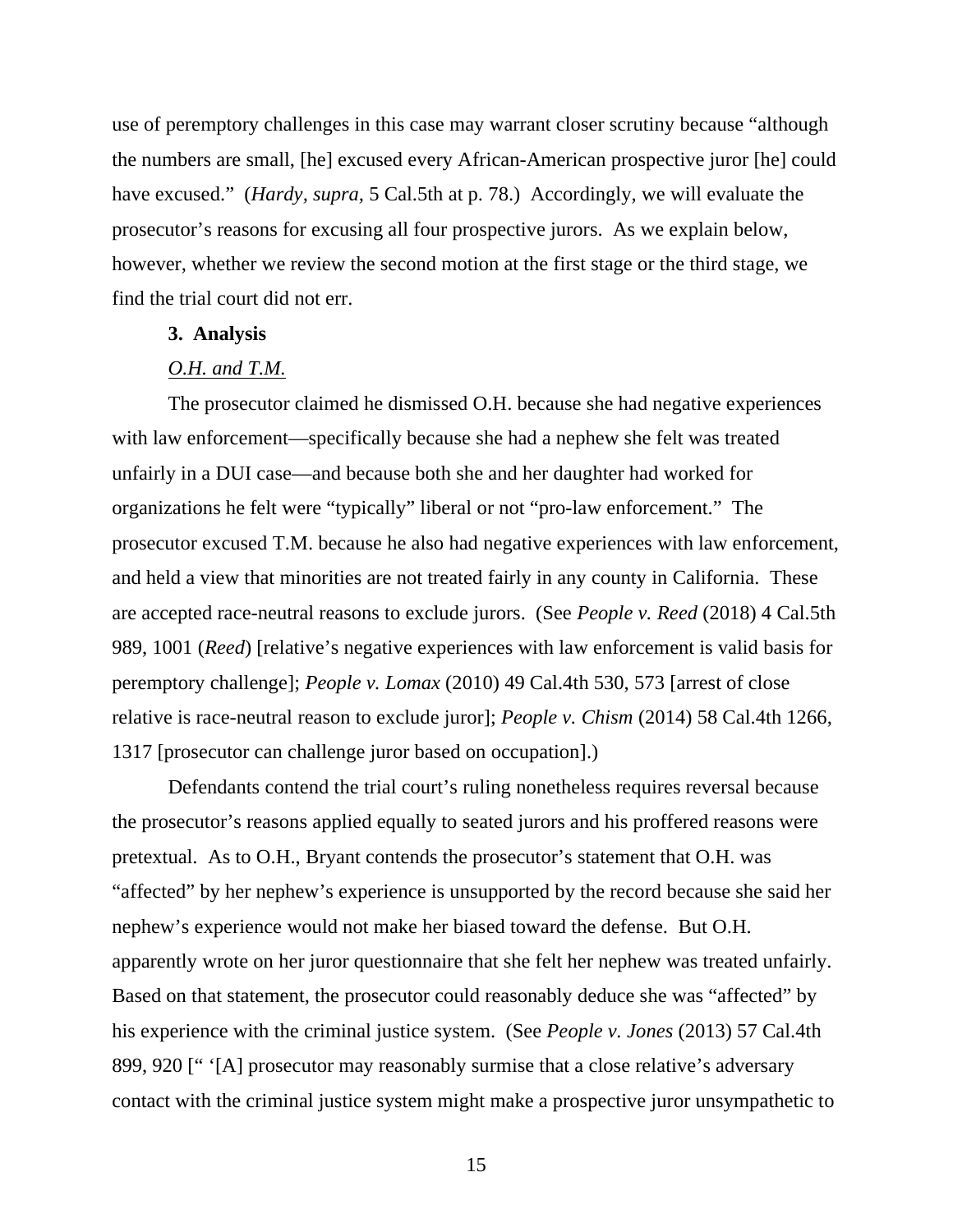the prosecution.' "].) Moreover, whether O.H. was "affected" by her nephew's experience and whether *she* felt she could be a fair and unbiased juror are two different things. And in any event, whether O.H. could be fair is irrelevant, because we are addressing peremptory challenges, not challenges for cause. (*People v. Mills* (2010) 48 Cal.4th 158, 176 [justification for peremptory challenge need not support challenge for cause].)

Defendants also argue the prosecutor's concern about the prior arrests of prospective jurors or their relatives was selective because three other jurors, none of whom were African-American, had themselves been charged or had a close relative who was charged with a DUI.<sup>[4](#page-15-0)</sup> Significantly, however, all three of those jurors, unlike O.H. and T.M., felt they or their loved ones had been treated fairly.<sup>[5](#page-15-1)</sup>

Defendants also question the prosecutor's decision not to question O.H. about topics that were allegedly critical to the decision to discharge her—her prior employment and her daughter's employment. But the court gave the parties limited time to question the jurors and it was reasonable for the prosecutor to focus on questions about O.H.'s nephew, which would likely give greater insight into her opinions most pertinent to the case at hand.<sup>[6](#page-15-2)</sup> Moreover, as our Supreme Court has held, when attorneys receive jurors' questionnaires prior to commencement of voir dire, an attorney's failure to question is less significant than when attorneys know nothing about the jurors prior to striking them. (*Reed, supra,* 4 Cal.5th at p. 1001, citing *People v. Taylor* (2010) 48 Cal.4th 574, 615.) Under these circumstances, the failure to ask additional questions during voir dire about

<span id="page-15-0"></span><sup>&</sup>lt;sup>4</sup> As the Attorney General notes, several of defendants' comparative juror analysis concerns are raised for the first time on appeal. "When a defendant asks for comparative juror analysis for the first time on appeal, [our Supreme Court has] held that 'such evidence will be considered in view of the deference accorded the trial court's ultimate finding of no discriminatory intent.' " (*People v. O'Malley* (2016) 62 Cal.4th 944, 976.)

<span id="page-15-1"></span><sup>&</sup>lt;sup>5</sup> For this reason, it is also not surprising that the prosecutor did not question one of the jurors about her husband's DUI arrest.

<span id="page-15-2"></span><sup>6</sup> Nothing suggests the trial court *unreasonably* limited time for voir dire, nor have the parties raised any such concern.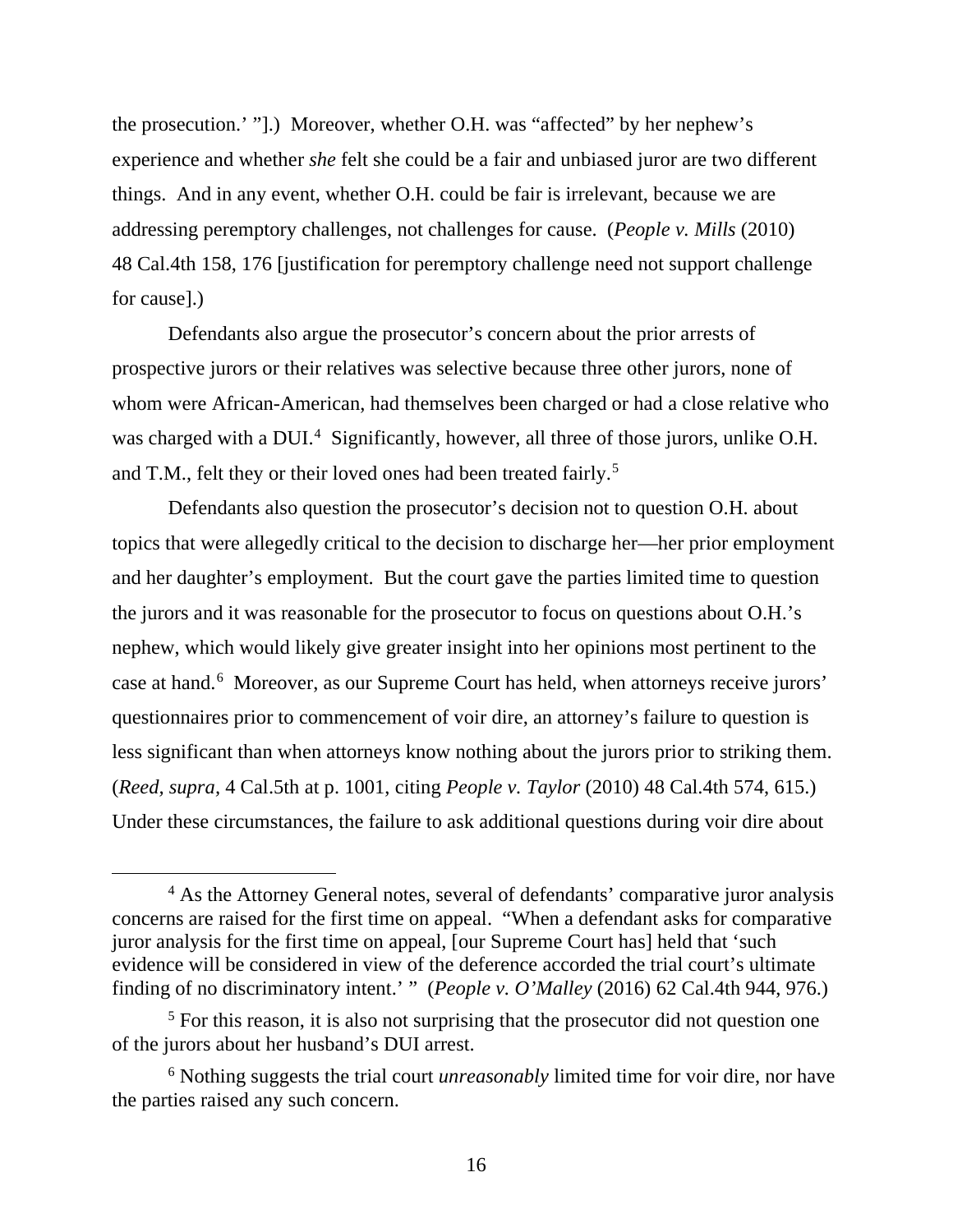O.H.'s views of the ACLU, or the nature of her prior nonprofit experience, does not demonstrate pretext.

As to T.M., defendants contend that in spite of his negative experiences with the police, T.M. said he had also been helped by the police in other situations, and said he would be able to be fair and set his feelings about how minorities are treated aside in a case not involving race. As noted above, however, whether T.M. could be fair is relevant to a challenge for cause, not a peremptory challenge (*Mills*, *supra*, 48 Cal.4th at p. 176), and our courts have repeatedly held a negative experience with law enforcement is a raceneutral reason for excusal (*Reed*, *supra*, 4 Cal.5th at p. 1001). Defendants also argue another juror, Juror No. 69, stated a strong negative opinion about how minorities were treated by the justice system and noted on her questionnaire "there are bad + good in every work force." But that juror wrote that she had "strong negative opinions about race bias in the legal systems of the *southern* states."[7](#page-16-0) (Italics added.) T.M., by contrast, wrote on his questionnaire that he felt minorities were not treated fairly in any county in California, including, presumably, Contra Costa County where defendants were on trial. Notably, Juror No. 69 also did not indicate she had a negative experience with law enforcement like T.M. did. (See *People v. O'Malley*, *supra*, 62 Cal.4th at p. 977 [reviewing court must ask "whether there were any *material* differences among jurors . . . other than race, that we can reasonably infer motivated the prosecutor's pattern of challenges"].)

# *C.A.*

As to C.A., the trial court first found a prima facie case had *not* been made and then invited the prosecution to make a record. After the prosecutor stated his reasons for excusing Prospective Juror C.A., the trial court stated it had "stopped at the first level and permitted the People just to make the record. So I did not ask for a race-neutral

<span id="page-16-0"></span> $7$  The court questioned Juror No. 69 about this statement, noting "we're obviously not the southern states," and asked whether "there [is] any concern that [she] . . . would put [her] thumb on the scale one direction or the other because of [her] concern that the defendants are African-American?" She responded, "No."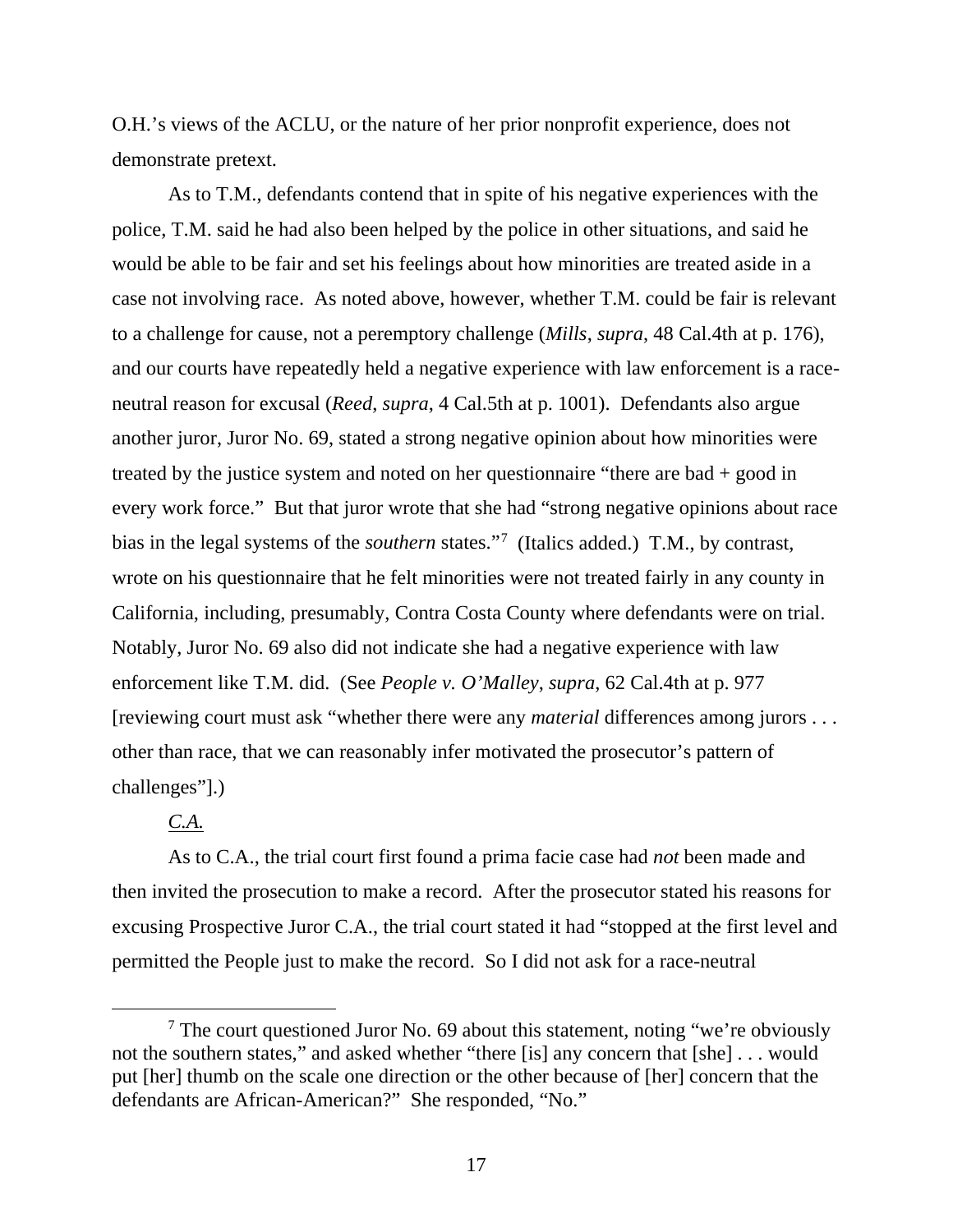justification because I saw one, which was cited by the People, it was quite loud." The court then denied the motion.

At the first stage of the *Batson/Wheeler* inquiry, the trial court considers whether the "totality of the relevant facts ' "gives rise to an inference of discriminatory purpose." ' " (*Scott, supra,* 61 Cal.4th at p. 384.) Although the court considers the entirety of the record of voir dire at the time the motion is made, certain types of evidence may prove particularly relevant. "Among these are that a party has struck most or all of the members of the identified group from the venire, that a party has used a disproportionate number of strikes against the group, that the party has failed to engage these jurors in more than desultory voir dire, that the defendant is a member of the identified group, and that the victim is a member of the group to which the majority of the remaining jurors belong. [Citation.] A court may also consider nondiscriminatory reasons for a peremptory challenge that are apparent from and 'clearly established' in the record [citations] and that necessarily dispel any inference of bias." (*Ibid.*)

Defendants contend an inference of discrimination was raised because by the time the prosecutor struck C.A., he was the third of four total African-American jurors in the venire. Prior to that, the prosecutor had used four peremptory challenges; C.A. was his fifth. By the time he struck C.A., the prosecutor had used three of his five peremptory challenges, or 60 percent, to "rid the panel of every black juror that had been called." As defendants acknowledge, however, a statistical pattern of striking minority jurors is not the only factor to consider in a prima facie case.<sup>[8](#page-17-0)</sup>

Here, we conclude that notwithstanding the statistics cited by defendants, no inference of discrimination was raised because the record reveals at least three nondiscriminatory reasons to excuse C.A. that were "apparent from and 'clearly established' in the record." (*Scott*, *supra*, 61 Cal.4th at p. 384; *People v. Woodruff* (2018)

<span id="page-17-0"></span><sup>&</sup>lt;sup>8</sup> Moreover, where (as here) the sample size is small, statistical disparities may carry "relatively little information." (*Bell*, *supra*, 40 Cal.4th at p. 598, fn. 4, disapproved on another ground in *People v. Sanchez*, *supra*, 63 Cal.4th at p. 86, fn. 13.)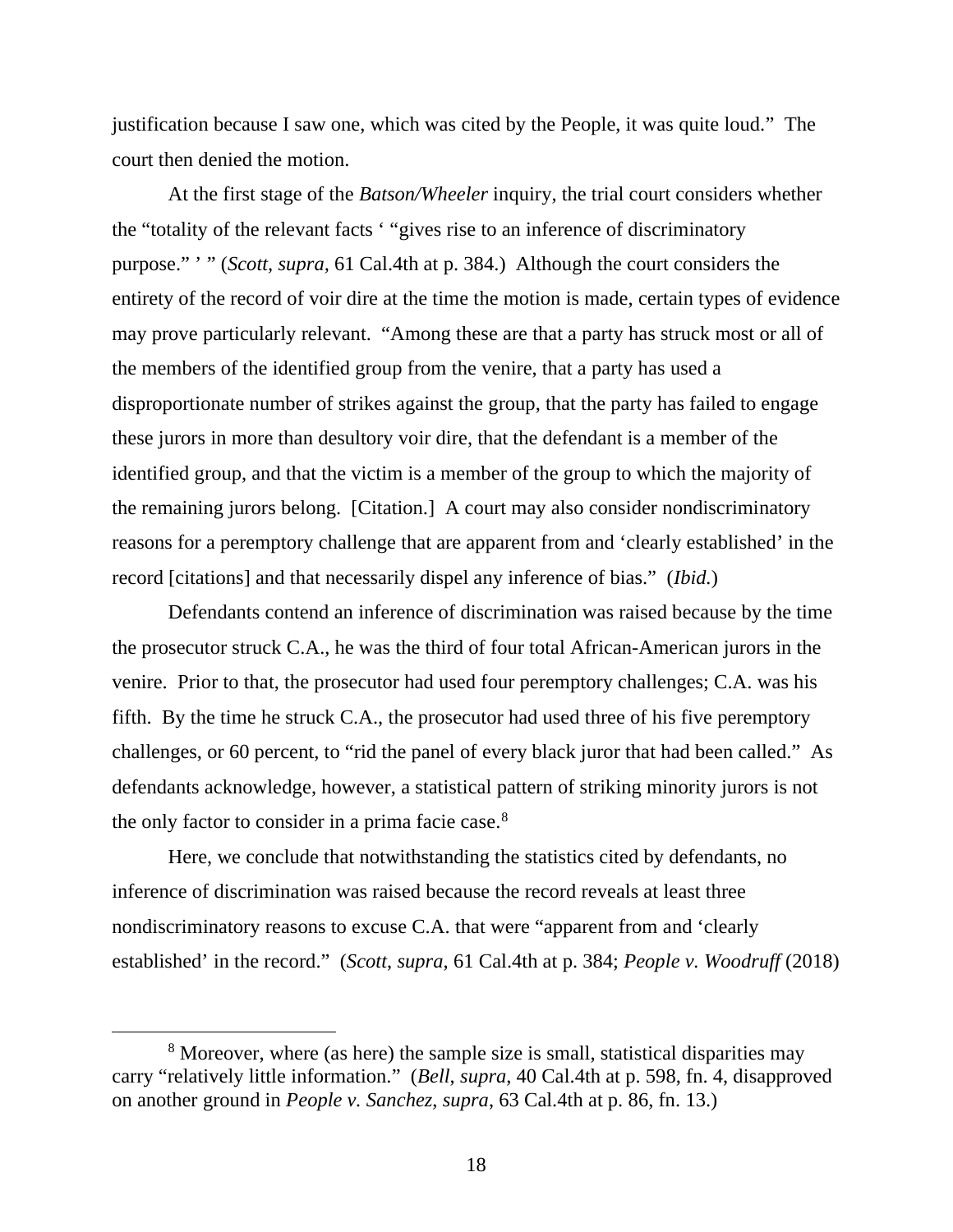5 Cal.5th 697, 751.) First, C.A. had previously served on at least one jury that failed to reach a verdict. It is well established this is a neutral reason to excuse a juror. (*Reed*, *supra*, 4 Cal.5th at p. 1001; *People v. Winbush* (2017) 2 Cal.5th 402, 438–439 (*Winbush*) [prior service on a hung jury " 'constitutes a legitimate concern for the prosecution, which seeks a jury that can return a unanimous verdict"].) Second, C.A.'s opinion that many officers "abus[e] their authority, especially involving black suspects," was also a valid basis for the challenge. (*Winbush*, at p. 439 [" 'A prospective juror's distrust of the criminal justice system is a race-neutral basis for excusal.' "].) Third, C.A.'s response to the prosecutor's questioning about the single-witness rule showed hesitation about applying it. Considering the totality of the circumstances, the record clearly establishes multiple nondiscriminatory reasons for excusing C.A. that dispel any inference of bias. (*Scott*, at p. 384; *Woodruff*, at p. 751.)

However, even if we were to proceed to the third stage of the *Batson/Wheeler*  inquiry and examine the prosecution's stated reasons for discharging C.A., we would find no error. Defendants argue the prosecution's proffered justification that C.A.'s spouse was a teacher was "selective" because other seated jurors, including Jurors Nos. 185 and 174, also had spouses that were teachers. We are not persuaded. As our high court has explained, for a comparative analysis to be probative, a seated juror must have a " 'substantially similar *combination* of responses,' in all material respects" to an excused juror. (*Winbush*, *supra*, 2 Cal.5th at p. 443, italics added by *Winbush*.) "Although jurors need not be completely identical for a comparison to be probative [citation], 'they must be materially similar in the respects significant to the prosecutor's stated basis for the challenge.' " (*Ibid.*) Defendants have not shown Jurors Nos. 185 and 174 had *any* other responses that aligned with C.A.'s. The same is true of defendants' argument that the prosecution's hung jury rationale was also selective. Though defendants note Juror No.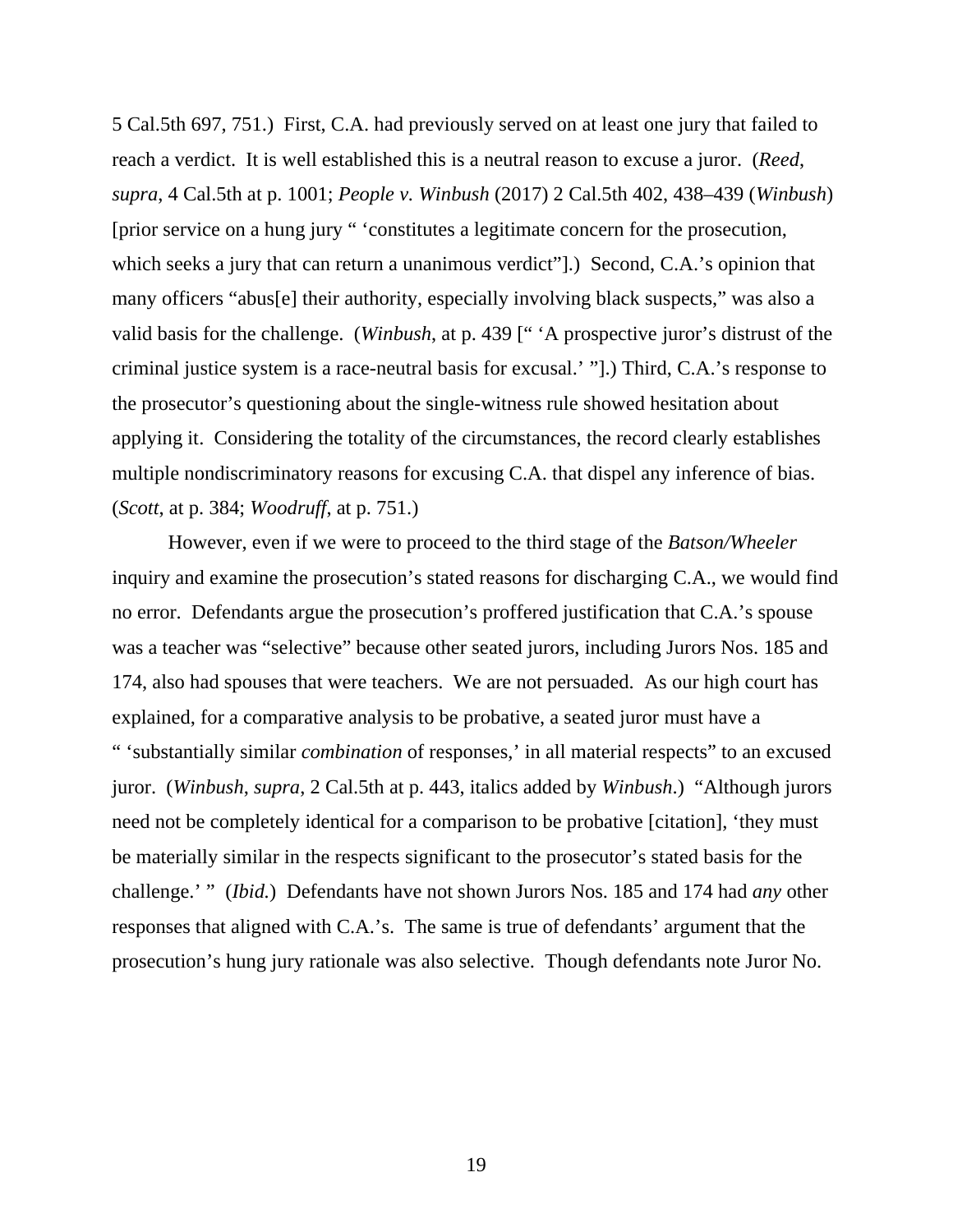69 had previously served on a hung jury, they did not show any of her other responses were like C.A.'s.<sup>[9](#page-19-0)</sup>

Defendants also contend the prosecutor's reason that C.A. would not accept the testimony of a single witness was also "selective" because Juror No. 33 similarly said she would believe a single witness but "they'd have to be a credible witness." Defendants note the prosecution "quickly thanked" the witness and "cut off this line of questioning" after she gave this answer and appeared to be trying to clarify her response. But as the Attorney General notes, Juror No. 33 stated unequivocally that she would follow the rule so long as the witness was credible, whereas C.A. stated he would "attempt" to follow that rule, and would follow it if he believed the witness "strongly." Regardless, even if C.A. and Juror No. 33 shared this answer in common, defendants have not shown they had " 'a substantially similar *combination* of responses.' " (*Winbush, supra,* 2 Cal.5th at p. 443, italics added by *Winbush*.)

We also observe that the prosecutor specifically noted C.A. was not the only juror against whom he exercised a peremptory challenge based on the single-witness rule. When questioning a group of seven jurors that included C.A., the prosecutor asked if anyone had issues with relying on a single witness to prove a case. Juror No.  $82^{10}$  $82^{10}$  $82^{10}$  told the prosecutor "one witness might not be enough for me" and "I'd have to have something else." The prosecutor then asked if anyone else shared Juror No. 82's concerns about the single-witness rule: "Does . . . . anyone think: Hey, you know what, I can't do it with one. You know, I can't do it. I have to have something else. I have to

<span id="page-19-1"></span><sup>10</sup> There is no evidence in the record that Juror No. 82 is African-American.

<span id="page-19-0"></span> $9$  Bryant argues like C.A., Juror No. 69 had a " 'strong' " opinion that minorities were not treated fairly in the criminal justice system. But as explained above, Juror No. 69 opined minorities were not treated fairly in the "southern states." Further, Juror No. 69 did not express discomfort with the single-witness rule like C.A. did. (See *Winbush, supra,* 2 Cal.5th at p. 442 [" ' "Two panelists might give a similar answer on a given point. Yet the risk posed by one panelist might be offset by other answers, behavior, attitudes or experiences that make one juror, on balance, more or less desirable." ' "].)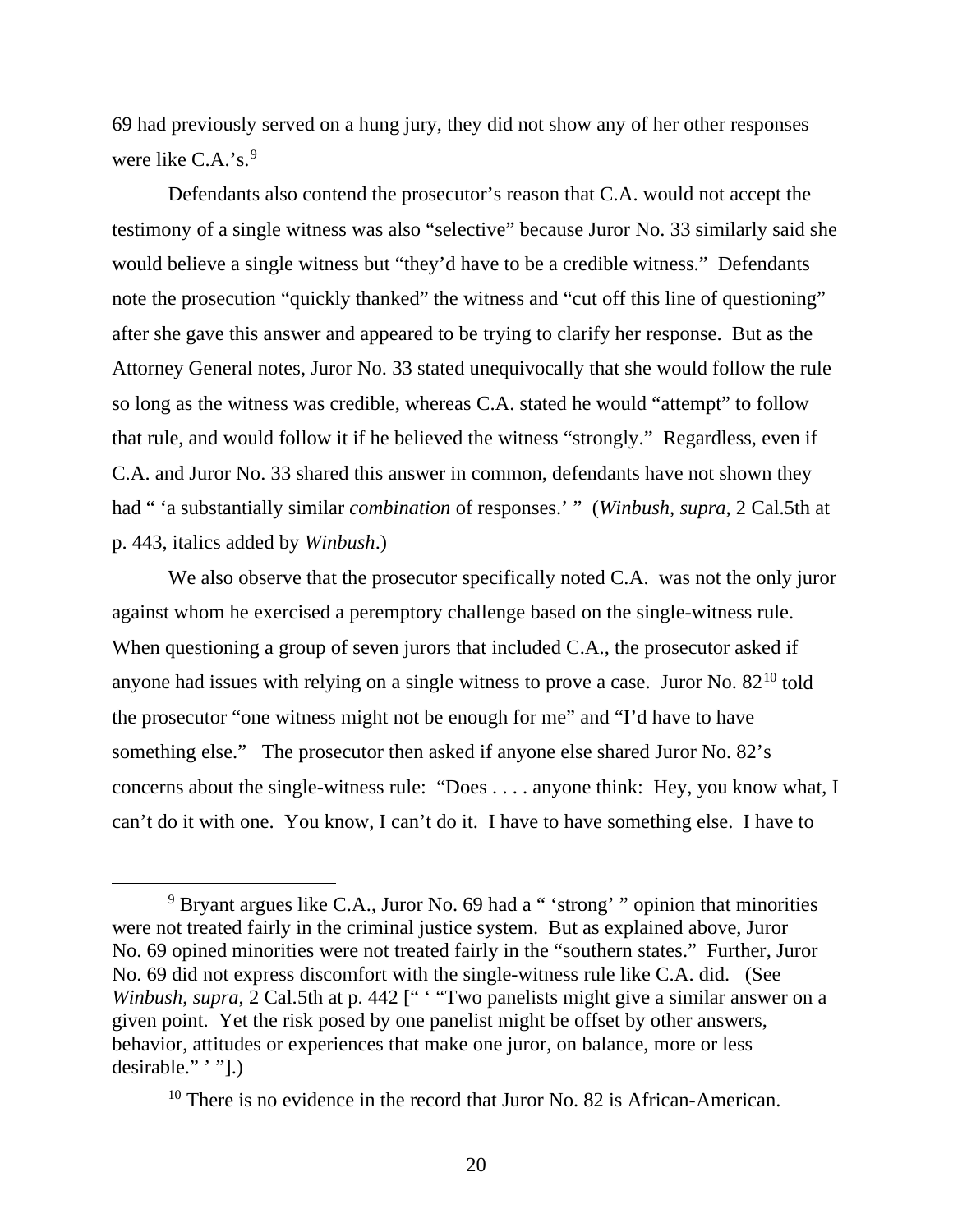have physical evidence." C.A. apparently identified himself and engaged in the colloquy with the prosecutor in which he stated he would "attempt to follow the law," one witness can "possibly" be enough, he "would think that more than witness is best," and he would "go along with the [one] witness if [he] believe[d] it strongly." When explaining the reasons for the peremptory strike, the prosecutor said: "In addition, I kind of asked the group as a whole if anyone had any concerns with the testimony of a single witness, and so far to this point only two have had those concerns. One was [Juror No. 82] who was in that same group of seven, and I excused her with one of my challenges because that concerns me. It concerns me for a number of reasons, but just from a sheer prosecutor perspective, if someone has a problem with the testimony of a single witness, they tend to lean towards the defense . . . ." The prosecutor's use of peremptory challenges against *both* Juror No. 82 and C.A. strengthens the inference that the exercise of those challenges was based on a race-neutral reason.

Finally, defendants did not raise the issue of comparative analysis in the trial court, and thus the prosecution never had the opportunity to explain perceived differences between seated jurors and C.A. (See *Lenix*, *supra*, 44 Cal.4th at p. 623; *Winbush*, *supra*, 2 Cal.5th at p. 442 [" ' "a formulaic comparison of isolated responses [is] an exceptionally poor medium to overturn a trial court's factual finding" '" concerning the subjective reasonableness of a prosecutor's proffered reasons for excusing a juror].) As our Supreme Court explained in *Lenix,* "comparative juror analysis on a cold appellate record has inherent limitations. [Citation.] . . . On appellate review, a voir dire answer sits on a page of transcript. In the trial court, however, advocates and trial judges watch and listen as the answer is delivered. Myriad subtle nuances may shape it, including attitude, attention, interest, body language, facial expression and eye contact." (*Lenix*, at p. 622.) While we may consider comparative juror analysis for the first time on appeal, the record must be adequate to allow such comparison. (*Ibid.*) Here, defendants' failure to raise the issue below denied the prosecutor the opportunity to make a such a record.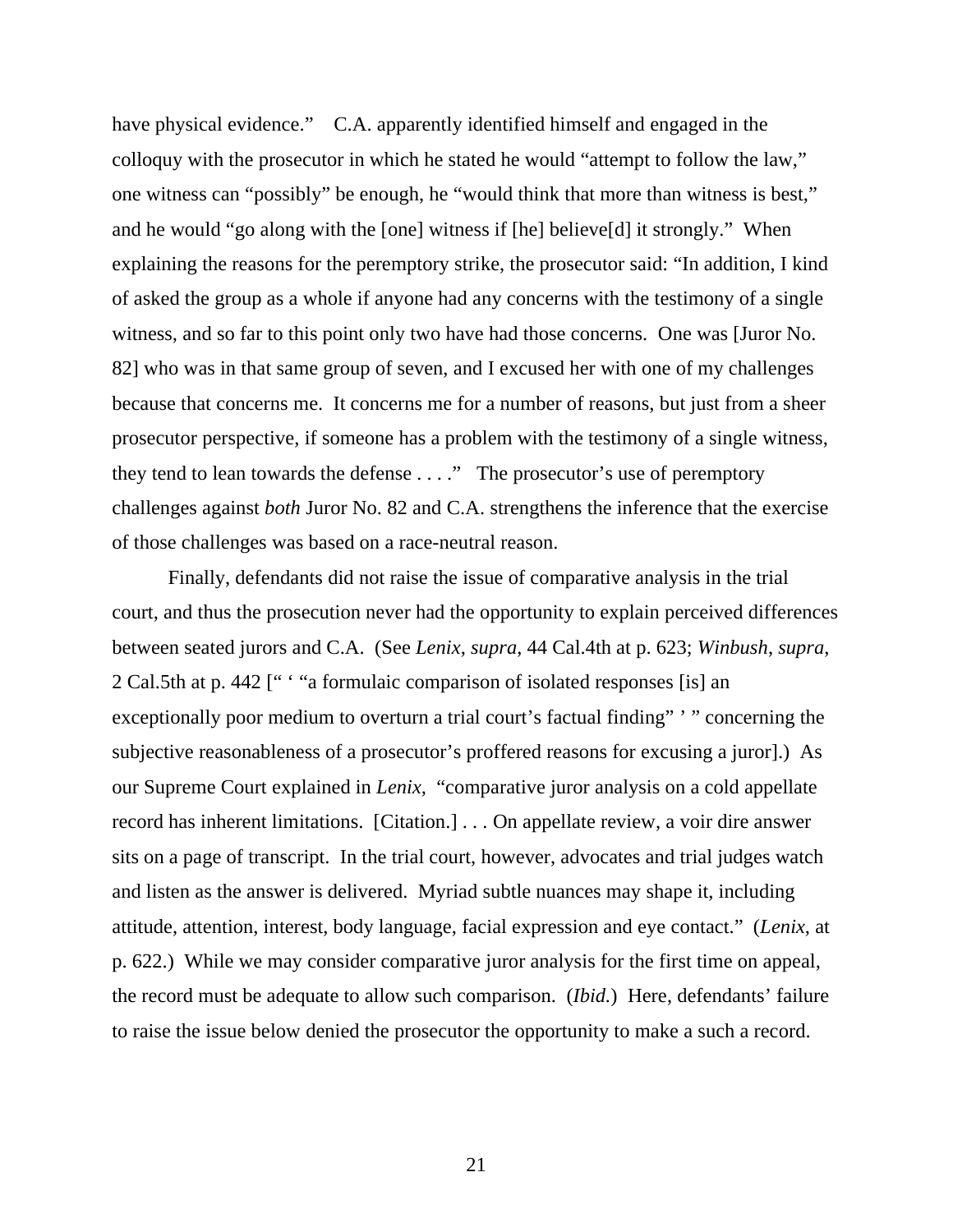*V.N.*

The prosecutor excused Prospective Juror V.N. because (1) her son was arrested by the Pittsburg police; (2) he was 27 years old, the approximate age of defendants; (3) she worked in environmental protection—a job with a strong liberal slant; and (4) her husband was a postal worker. As noted above with respect to Prospective Jurors O.H. and T.M., these were legitimate, nondiscriminatory reasons to exercise a peremptory challenge. (See *Reed*, *supra*, 4 Cal.5th at p. 1001; *People v. Chism, supra,* 58 Cal.4th at p. 1317; see also *People v. Trinh* (2014) 59 Cal.4th 216, 242 [prosecutor's excusal of postal worker was not pretextual]; *People v. Rushing* (2011) 197 Cal.App.4th 801, 812 ["Courts which have directly addressed the issue of exercising peremptory challenges against postal workers have viewed this as a race-neutral reason."]) Defendants contend the prosecution's offered reasons were pretextual, though, because seated Jurors Nos. 174 and 179, who had prior DUI arrests, were asked only briefly about their interactions with the law, and were not asked in what county they were arrested. But V.N.'s son was arrested only two years before the current trial and was currently incarcerated at San Quentin serving a nine-year prison term, while Jurors Nos. 174 and 179 had been arrested seven and 20 years prior, respectively, for DUI's. These dramatically different circumstances render the comparative analysis unhelpful.

Defendants also reject the prosecutor's explanation that he excused V.N. because her son was approximately the same age as defendants, because at least three other jurors had children in the same age range. As the prosecution explained, however, his concern was not with V.N.'s son's age in and of itself, but that her son was a similar age to defendants *and* had been arrested by the Pittsburg Police Department. (See *People v. Trinh, supra,* 59 Cal.4th at p. 242 [*combination* of age, marital status, and parental status distinguished prospective juror from other jurors].) Defendants do not show any of the other jurors' children were similarly situated.

In sum, the prosecutor's explanations for excusing all four jurors, O.H., T.M., C.A., and V.N., are supported by substantial evidence. (*People v. Smith* (2019) 32 Cal.App.5th 860, 870; *People v. Mills, supra*, 48 Cal.4th at p. 175.) Because none of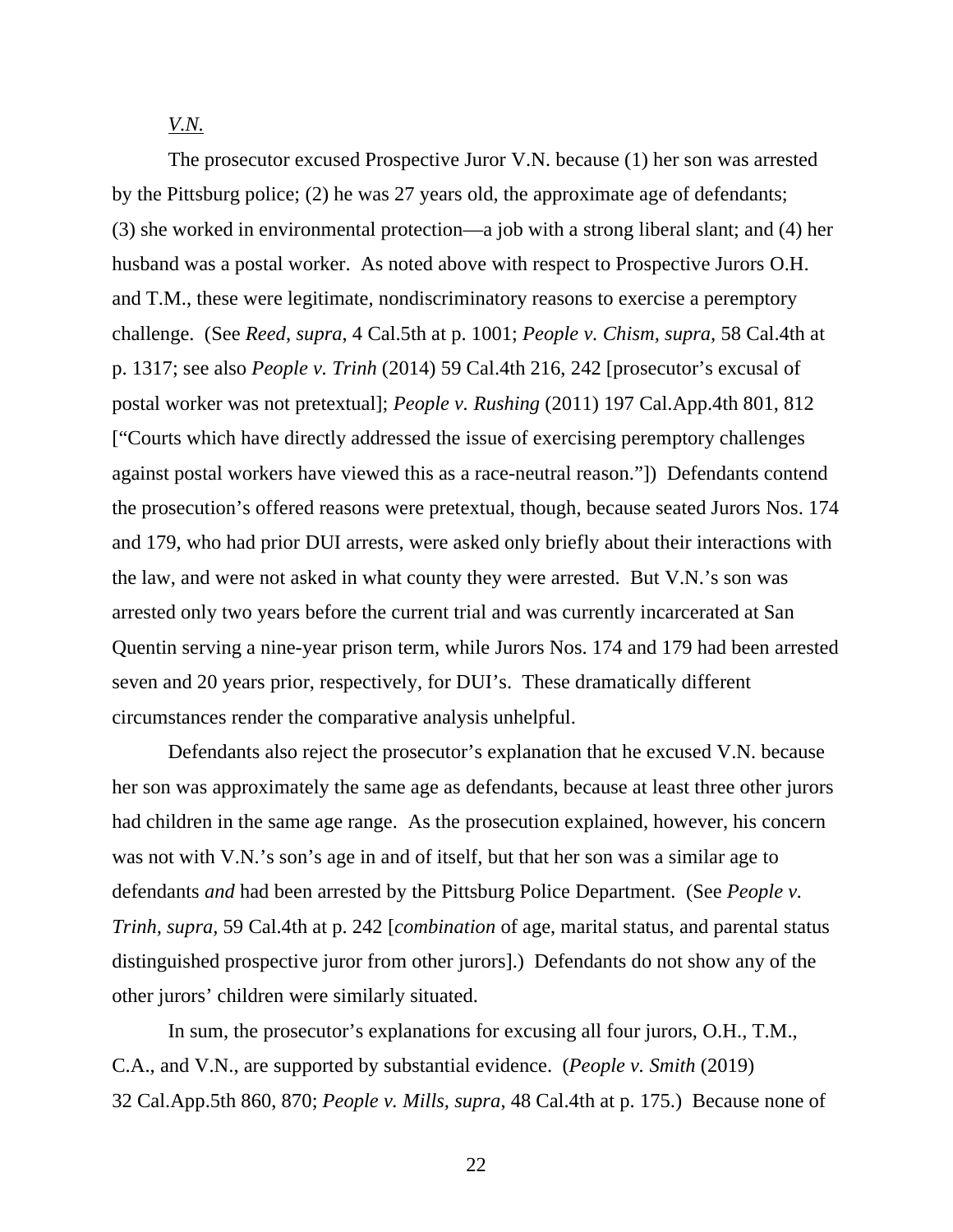those explanations lacked inherent plausibility or were contradicted by the record, we defer to the trial court's determination the prosecution was not motivated by a discriminatory purpose. (*Hardy, supra,* 5 Cal.5th at p. 76.)

## **C.** *Senate Bill No. 620*

Defendants have asked us to remand to allow the trial court to consider whether to exercise its newfound discretion, pursuant to Senate Bill No. 620 (2017–2018 Reg. Sess.) (Senate Bill 620), to strike the previously mandatory firearm enhancement underlying their first degree murder convictions.<sup>[11](#page-22-0)</sup> (§ 12022.53, subd. (h), as amended by Stats. 2017, ch. 682, § 2.) Because the statutory amendment mitigates punishment by granting discretion to strike a previously mandatory enhancement, defendants are entitled to its benefit. (*People v. McDaniels* (2018) 22 Cal.App.5th 420, 424–428) The Attorney General argues we need not remand for resentencing, however, because the record shows the trial court would not have exercised its discretion to strike the firearm enhancements. Essentially, the Attorney General argues that because the trial court imposed aggravated terms for counts 3 through 5, we can assume it would not have exercised its discretion to reduce defendants' sentences by nearly half by striking their firearm enhancements.

We disagree it is clear from the record that the trial court would not have stricken the firearm enhancements. All the court said on this subject at sentencing is, "I am imposing an additional and consecutive 25 years to life." Accordingly, we remand to allow the trial court to exercise its discretion whether to strike the firearm enhancements. In addition, the abstract of judgment for both defendants incorrectly states the enhancement is under section 12022.23. This clerical error should be corrected to cite section 12022.53, if the trial court does not strike the enhancements. We express no opinion on how the trial court should exercise its sentencing discretion.

## **D.** *Sentence on Firearm Enhancements*

<span id="page-22-0"></span>Finally, defendants argue the trial court erred in imposing a consecutive term of 25 years to life under section 12022.53, subdivision (d), because a subdivision (d)

 $11$  Jackson's opening brief states he joins Bryant's argument.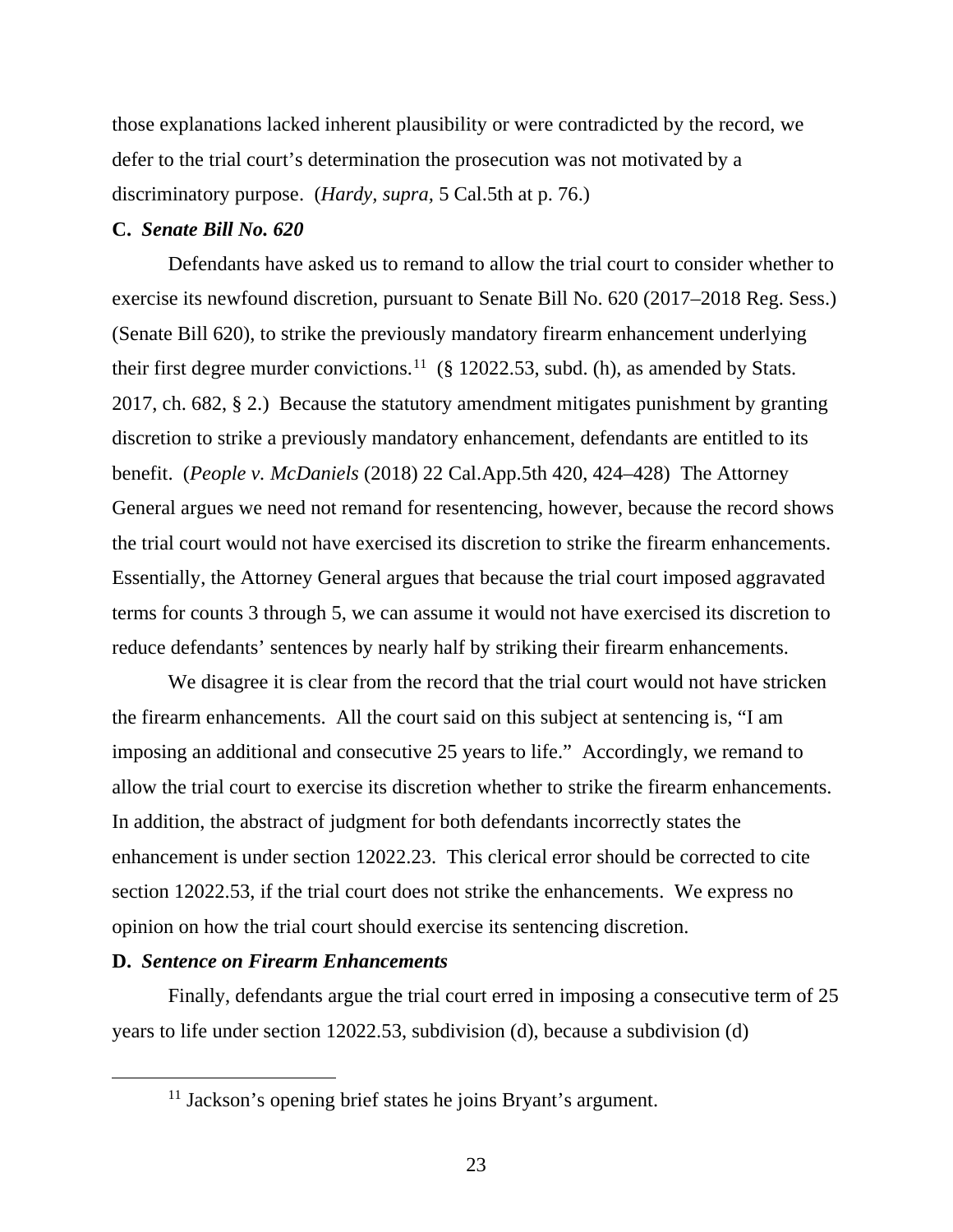enhancement was never pled in the information, and the jury did not find true such allegations. [12](#page-23-0) On the murder charged in count 1, the original information pled an enhancement allegation under section 12022.53, *subdivision (b)* and subdivision (e)(1) on the ground that a principal personally *used* a firearm in the crime. The allegation was under a heading that read, "*PC12022.53(d):* Special Allegation—Principal's Use Of A Firearm—Gang Case." (Italics added.) At trial, after both sides rested, the prosecution moved to amend the pleading to add section 12022.53, subdivisions (c) and (d) to the information. After reviewing the preliminary hearing transcript, the court allowed the prosecution to amend to add a section 12022.53, subdivision (c) allegation as to count 1. The jury found true allegations that "a principle [*sic*] personally *used* a firearm" and that "a principle [*sic*]*, personally discharged a firearm"* under section 12022.53, subdivisions (b) and (c). (Italics added.) At sentencing, the trial court imposed a consecutive term of 25 years to life under subdivision (d).

The Attorney General concedes the trial court erred and asks us to order the abstract of judgment amended. Because we must remand to allow the trial court to exercise its discretion whether to strike the enhancements under section 12022.53, we direct the trial court to impose a determinate term of 20 years for each defendant under subdivision (c) if it decides not to strike the enhancements.<sup>[13](#page-23-1)</sup>

## **III. DISPOSITION**

We remand for the trial court to exercise its discretion whether to strike the firearm enhancements under Senate Bill 620. If the trial court does not strike the firearm enhancements, it shall impose 20-year terms for each firearm enhancement as to Bryant and Jackson under section 12022.53, subdivision (c). The trial court shall also ensure the clerical error on the current abstract of judgment citing section 12022.23 is changed to reflect the correct statute, section 12022.53. The abstract of judgment for Bryant should

<span id="page-23-0"></span> $12$  Jackson raised this issue in his opening brief; Bryant filed a notice of joinder in the argument the day after he filed his opening brief.

<span id="page-23-1"></span> $13$  Ultimately, section 12022.53, subdivision (c) will have no application to Bryant if the trial court grants a section 1170.95 petition.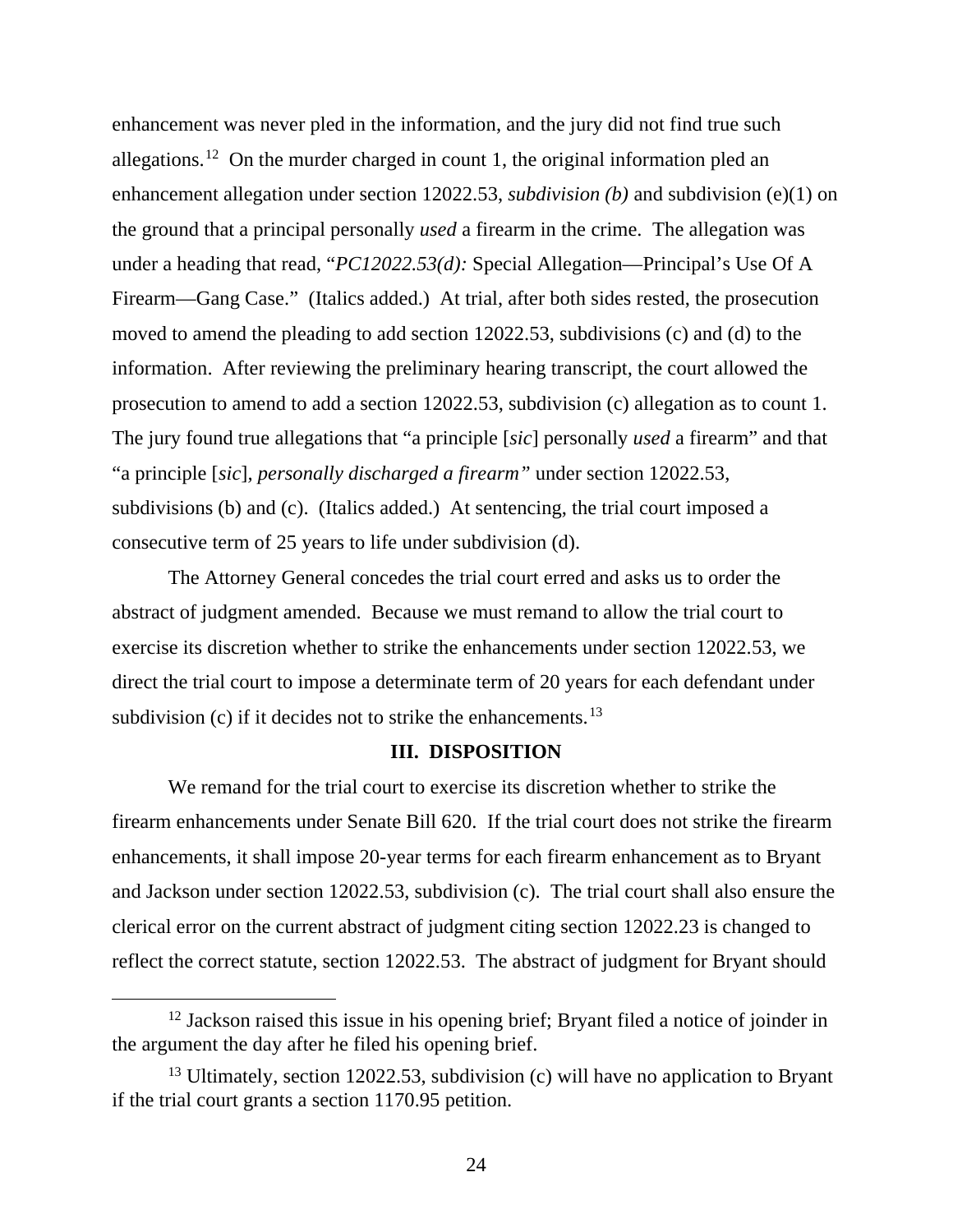also be corrected to state the court security fee is \$160 and the criminal conviction assessment is \$120, as ordered by the trial court at sentencing. The trial court shall forward a copy of the amended abstract of judgment to the Department of Corrections and Rehabilitation. The matter is also remanded to give Bryant the opportunity to file a section 1170.95 petition. The judgments are otherwise affirmed.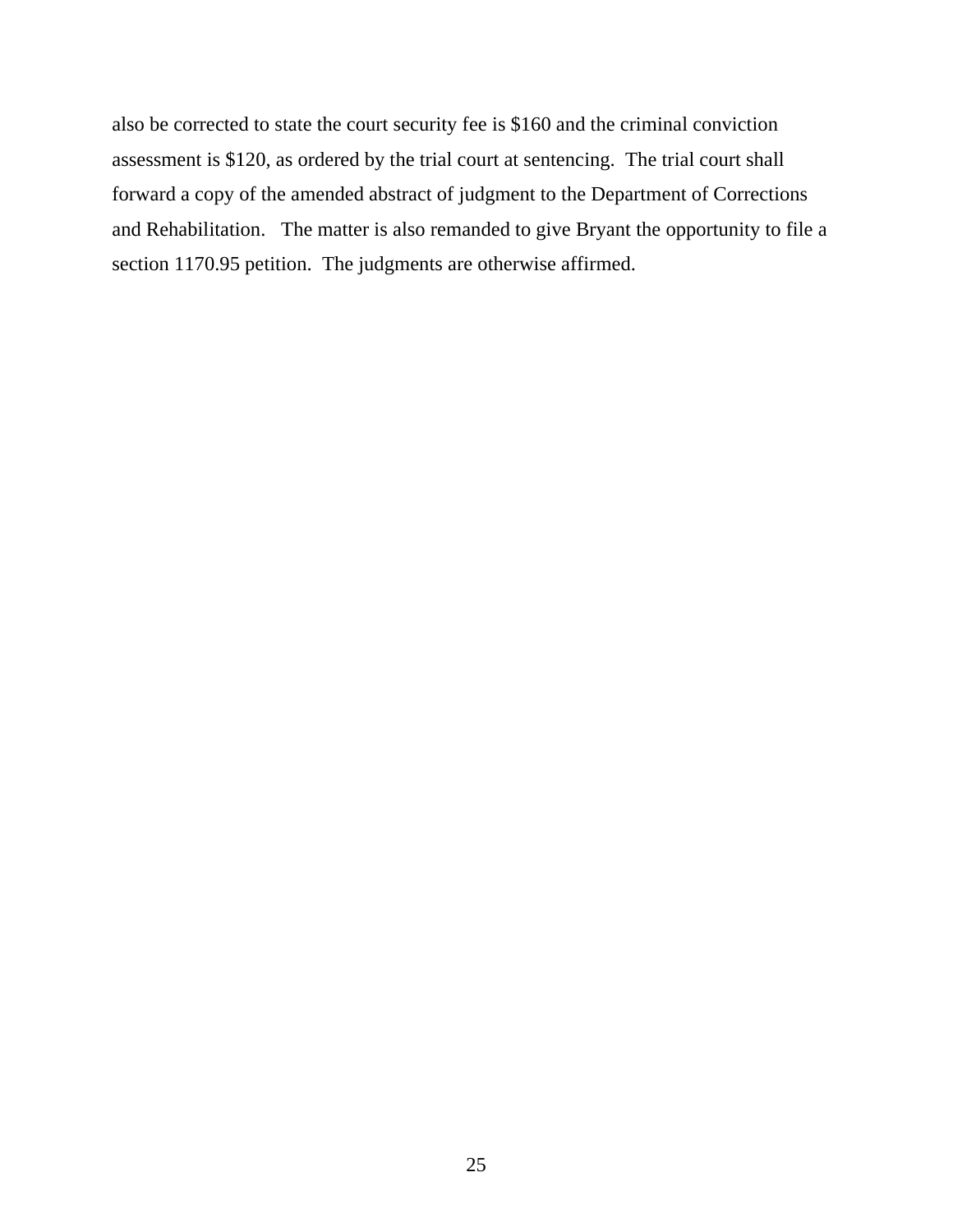Margulies, J.

\_\_\_\_\_\_\_\_\_\_\_\_\_\_\_\_\_\_\_\_\_\_\_\_\_\_\_\_

We concur:

Humes, P. J.

\_\_\_\_\_\_\_\_\_\_\_\_\_\_\_\_\_\_\_\_\_\_\_\_\_\_\_\_\_

\_\_\_\_\_\_\_\_\_\_\_\_\_\_\_\_\_\_\_\_\_\_\_\_\_\_\_\_\_

Banke, J.

A152029 *People v. Bryant and Jackson*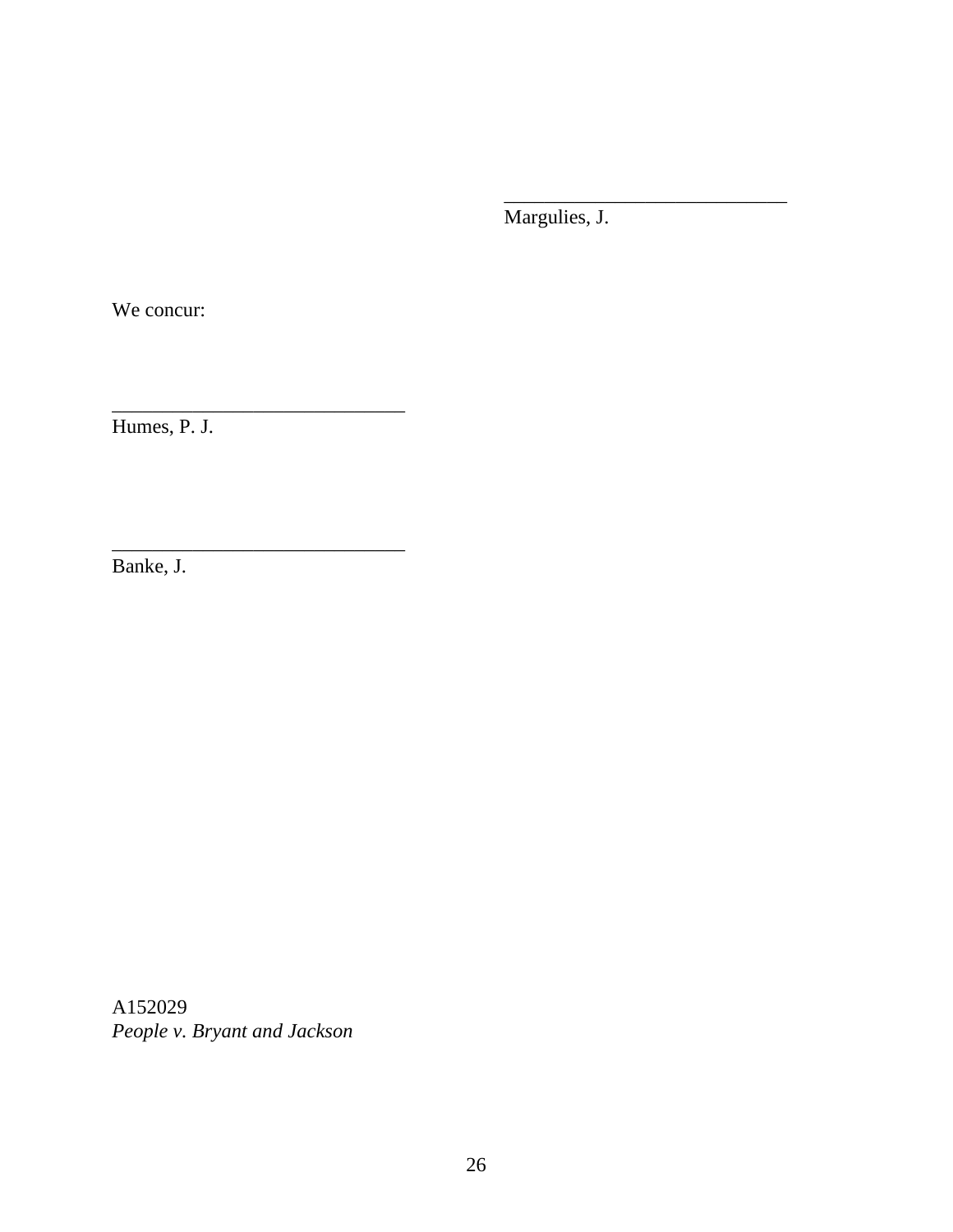Humes, P. J., concurring.

The lead opinion concludes that the prosecutor's striking of all six of the black jurors in the jury pool—by using a challenge for cause against two and by using peremptory challenges against the other four—was lawful under the *Batson/Wheeler*[1](#page-26-0) framework (hereafter, the *Batson* framework). This conclusion is compelled under California precedent, and I therefore concur. But I write separately because this case highlights the serious shortcomings with the *Batson* framework, and I join those who are calling for meaningful reform.

The *Batson* framework was designed to protect against "[p]urposeful racial discrimination" in exercising peremptory challenges (*Batson*, *supra*, 476 U.S. at p. 86), and it has been extended to apply to discrimination based on other types of group bias. (*People v. Bell* (2007) 40 Cal.4th 582, 596.) But there are good reasons to question whether its promise is being realized. To begin with, requiring a showing of purposeful discrimination sets a high standard that is difficult to prove in any context. Even when a state action disproportionately affects a cognizable group, the action amounts to an equal protection violation only if it was taken " 'at least in part "because of," not merely "in spite of," its adverse effects upon [that] group.' " (*Hernandez v. New York* (1991) 500 U.S. 352, 359; see Barnes & Chemerinsky, *What Can* Brown *Do for You?: Addressing* McCleskey v. Kemp *as a Flawed Standard for Measuring the Constitutionally Significant Risk of Race Bias* (2018) 112 Nw. U. L.Rev. 1293, 1301– 1306 ["requiring proof of discriminatory purpose in order to demonstrate an equal protection violation . . . [has] dramatically lessened the ability of claimants to use the Constitution to create a more just society"].) Purposeful discrimination is especially hard to prove in the context of peremptory challenges, because attorneys can easily come up

<span id="page-26-0"></span><sup>1</sup> *Batson v. Kentucky* (1986) 476 U.S. 79 (*Batson*); *People v. Wheeler* (1978) 22 Cal.3d 258.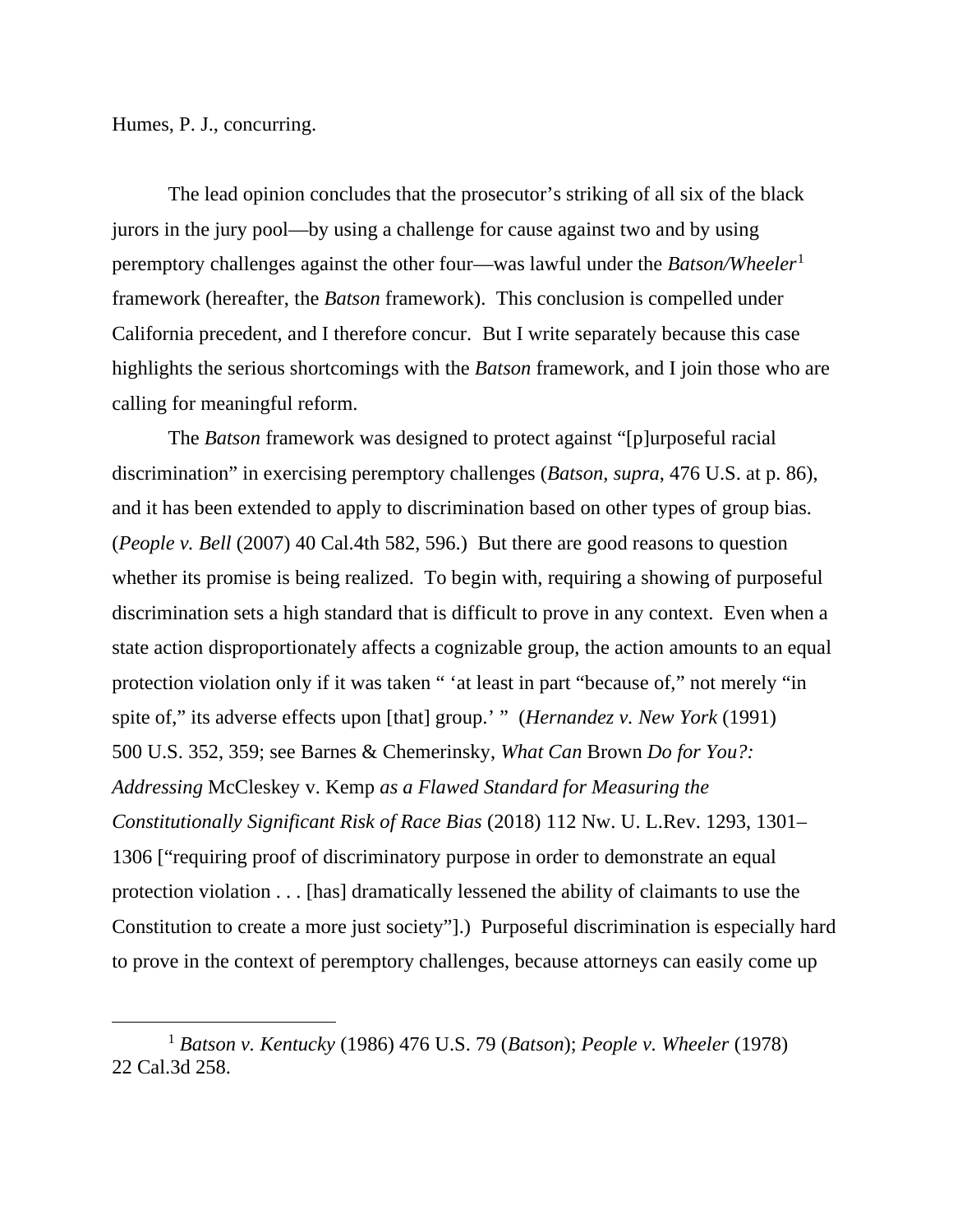with supposedly non-biased justifications to strike potential jurors. Under California precedent, even a justification that is trivial, speculative, or objectively unreasonable suffices to disprove purposeful discrimination if it is facially neutral and the trial court credits it as being subjectively genuine. (*People v. Hardy* (2018) 5 Cal.5th 56, 76–77.) Hence, "[a]ny prosecutor can easily assert facially neutral reasons for striking a juror" that are highly likely to pass muster. (*Batson*, at p. 106 (conc. opn. of Marshall, J.).)

The *Batson* framework not only makes it easy to assert justifications that mask bias but also makes it nearly impossible for trial courts to meaningfully evaluate those justifications. How can a court critically consider reasons for striking a juror when, as a matter of law, they can be trivial, speculative, and unreasonable? The framework further discourages thoughtful assessment because, by putting the focus on intentional discrimination, it places trial courts in the uneasy position of appearing "to accuse attorneys of deceit and racism in order to sustain a *Batson* challenge." (*State v. Saintcalle* (Wash. 2012) 309 P.3d 326, 338 (en banc); see also Bennett, *Unraveling the Gordian Knot of Implicit Bias in Jury Selection: The Problems of Judge-dominated Voir Dire, the Failed Promise of* Batson*, and Proposed Solutions* (2010) 4 Harv. L. & Pol'y Rev. 149, 162 (hereafter Bennett).)

The inadequacies of the *Batson* framework at the trial-court level are, in turn, exacerbated on appeal because an appellate court must give "great deference" to a trial court's determination that a facially neutral reason is genuine, unless " ' "the prosecutor's stated reasons are either unsupported by the record, inherently implausible, or both." '" (*People v. Hardy*, *supra*, 5 Cal.5th at p. 76.) It is hardly surprising that reviewing courts rarely upset trial courts' determinations on this point. The distinction between trivial or unreasonable justifications, which are allowed, and inherently implausible justifications, which are not, is far from apparent. "And to say that a . . . stated reason is 'supported by the record' is only to say that there is some evidence to support the reason or (in an even weaker formulation) that the stated reason is not contradicted by the record. [Citation.] Again, that is a far cry from inquiring, based on all relevant circumstances, how likely it is that the stated reason was the actual reason for the strike." (*People v. Mai* (2013)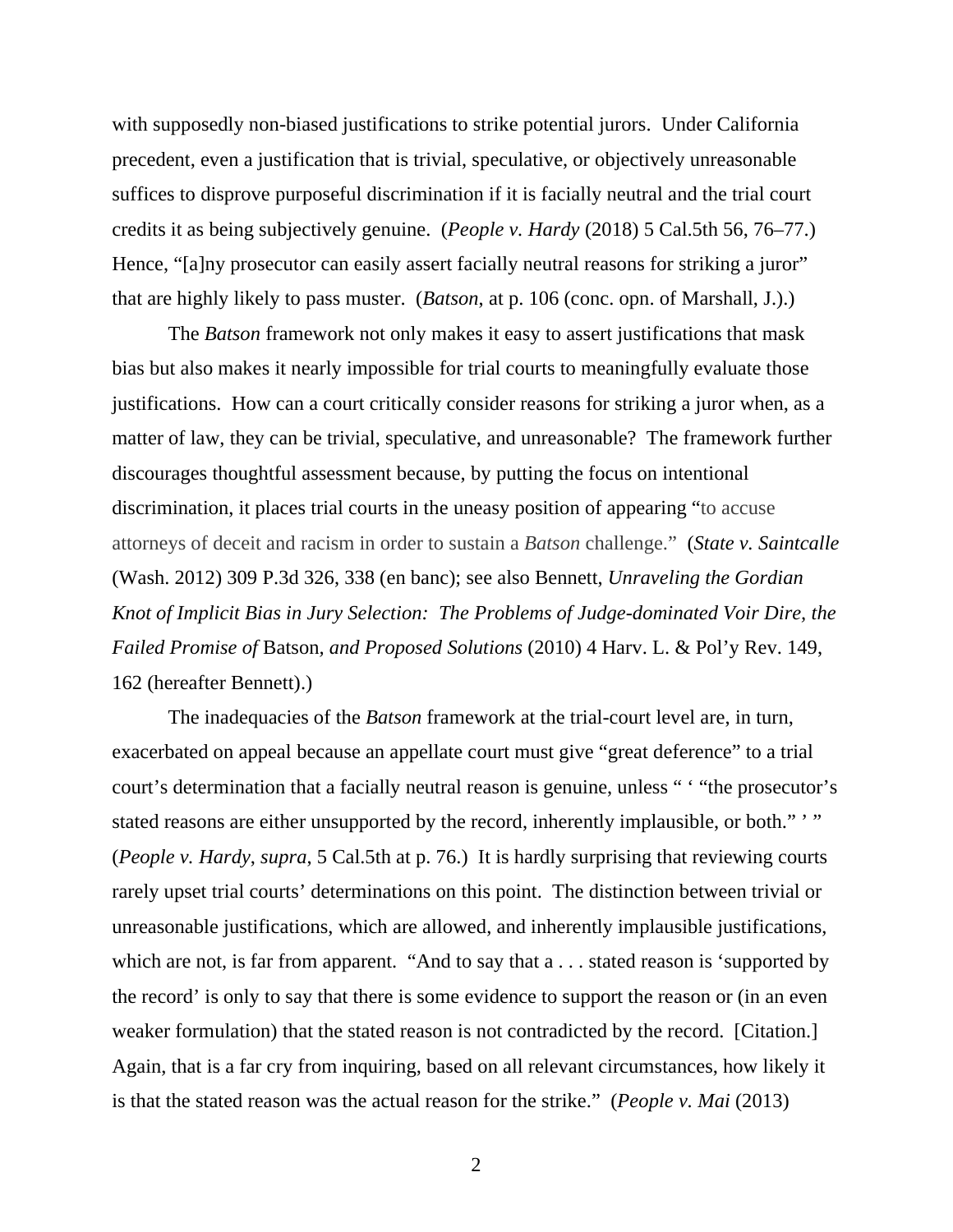57 Cal.4th 986, 1062–1063 (conc. opn. of Liu, J.).) In short, for several structural reasons "*Batson* . . . appears to have created a 'crippling burden,' making it very difficult for defendants to prove discrimination even where it almost certainly exists." (*State v. Saintcalle*, *supra*, 309 P.3d at p. 335.)

Even if the *Batson* framework helps to root out intentional discrimination in jury selection, it plainly fails to protect against—and likely facilitates—implicit bias. Implicit bias is increasingly accepted as pervasive throughout the criminal justice system, and it is particularly pernicious in the context of peremptory challenges. (See, e.g., Leshem, *Jury Selection as Election: A New Framework for Peremptory Strikes* (2019) 128 Yale L.J. 2356; Kang et al., *Implicit Bias in the Courtroom* (2012) 59 UCLA L.Rev. 1124.) By focusing on the genuineness or credibility of an attorney's justification for exercising a peremptory challenge, the framework ignores the essential nature of implicit bias, "which may be invisible even to the [attorney] exercising the challenge." (*Miller-El v. Dretke* (2005) 545 U.S. 231, 267–268 (conc. opn. of Breyer, J.); *Batson*, *supra*, 476 U.S. at p. 106 (conc. opn. of Marshall, J.) [a prosecutor's " 'seat-of-the-pants instincts' as to how particular jurors will vote . . . may often be just another term for racial prejudice"].) Given that the critical factor is whether a proffered reason is subjectively genuine, it is hard not to wonder "[h]ow . . . trial judges [can] second-guess an instinctive judgment the underlying basis for which may be a form of stereotyping invisible even to the prosecutor." (*Rice v. Collins* (2006) 546 U.S. 333, 343 (conc. opn. of Breyer, J.).)

Moreover, " ' "[u]nless a discriminatory intent is *inherent* in the prosecutor's explanation," ' the reason will be deemed neutral." (*People v. Gutierrez* (2017) 2 Cal.5th 1150, 1158, quoting *Purkett v. Elem* (1995) 514 U.S. 765, 768 (per curiam), italics added.) Many justifications that have been categorically approved by courts as neutral under this standard are hardly so. California courts, for example, have "repeatedly upheld peremptory challenges made on the basis of a prospective juror's negative experience with law enforcement" or "skepticism about the fairness of the criminal justice system." (*People v. Turner* (1994) 8 Cal.4th 137, 171; *People v. Calvin* (2008) 159 Cal.App.4th 1377, 1386.) Even a prospective juror's belief that the system is unfair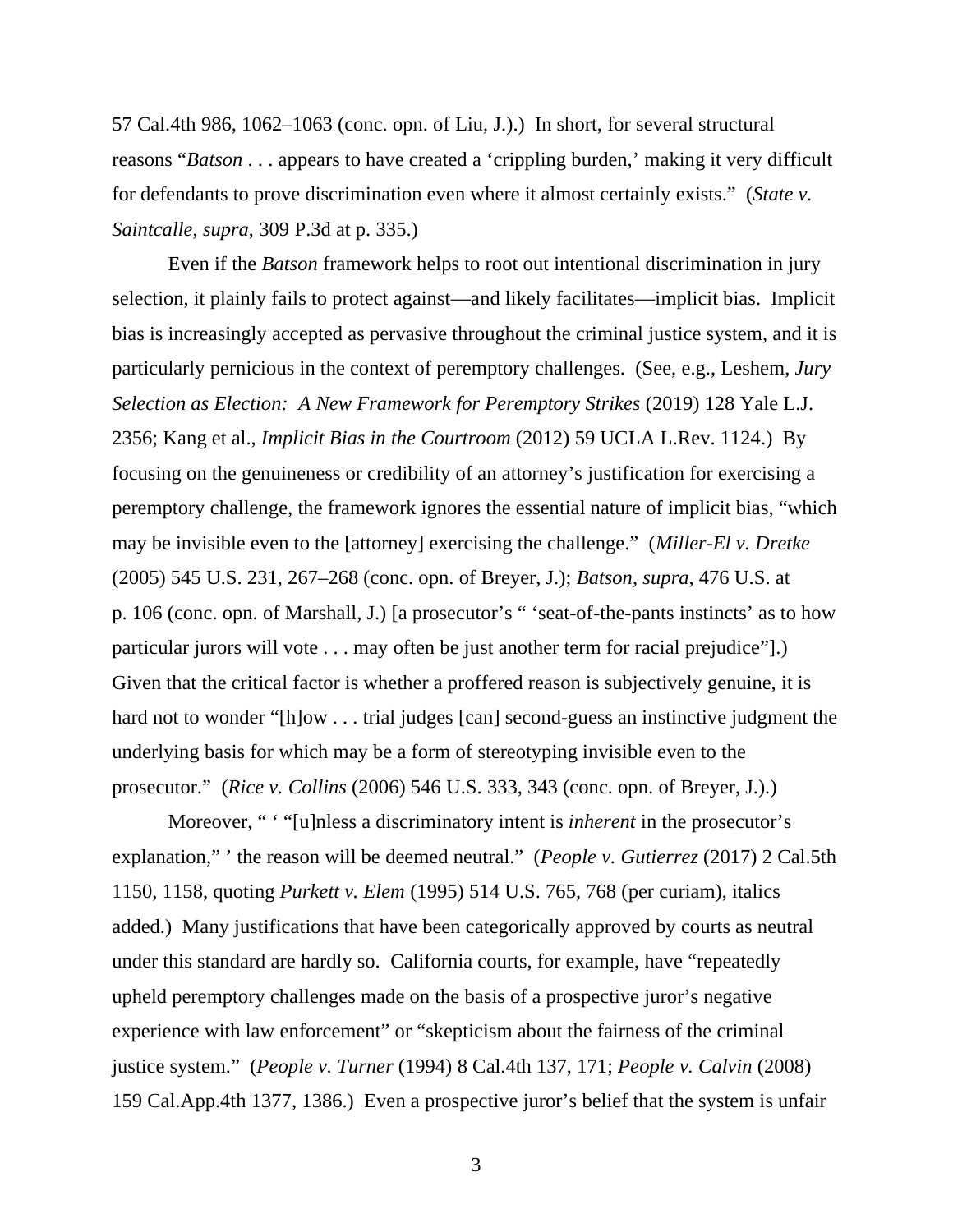*to racial minorities* qualifies "as a valid race-neutral ground for excusing a juror." (*People v. Winbush* (2017) 2 Cal.5th 402, 439.)In light of the undeniable evidence that some minority groups—particularly black men—have been overpoliced and subjected to harsher sentences than others, it hardly seems race neutral to categorically allow potential jurors to be stricken simply because they have had contact with or hold negative opinions about law enforcement or the judicial system. Reflexively allowing these strikes compounds institutional discrimination by excluding more minorities than non-minorities from juries, diminishes public confidence in the fairness of our justice system, and undermines the value of having juries that represent a fair cross-section of the community, as it risks "losing perspectives that may be essential to the ideal of a jury made up of diverse experiences and viewpoints." (Roberts, *Disparately Seeking Jurors: Disparate Impact and the (Mis)use of* Batson (2012) 45 U.C. Davis L.Rev. 1359, 1403.)

In this case, the prosecutor justified one of the challenges for cause and all four peremptory challenges against black prospective jurors on the basis of their experiences with or attitudes toward law enforcement and the justice system. K.B., the first black juror struck for cause, stated that her minor cousin had been unfairly treated by being questioned as a criminal suspect without an adult present. K.B. also expressed the belief that "the judicial system is corrupt" and "the United States is imprisoning black men and other minorities to continue free labor." Defendants do not contest that these beliefs justified the prosecutor's challenge for cause.

The justifications for using peremptory challenges to strike the remaining black prospective jurors, however, were progressively weaker. O.H. indicated she believed her nephew was treated unfairly in a DUI case, and, according to the prosecutor, it "affected" her. T.M. believed the police lied to him after pulling him over on one occasion, and he expressed the view that "[m]inorities aren't treated fairly in any county in California." C.A. believed the majority of law enforcement officers are excellent and had close personal relationships with some, but he also believed too many abuse their authority, especially with respect to black suspects. Finally, V.N. disclosed that she had a son, with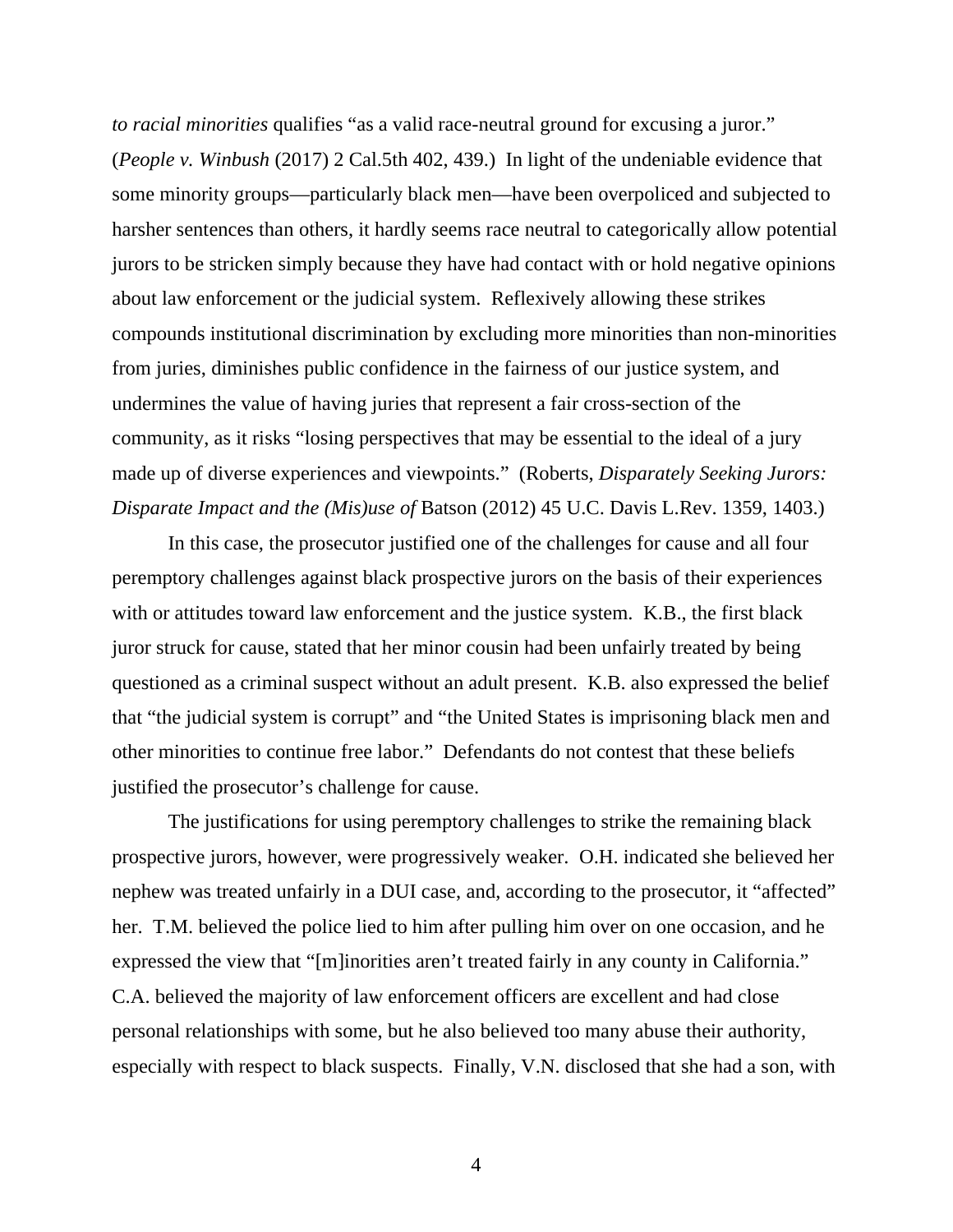whom she was not close, who had been arrested by one of the agencies involved in this case.

Under controlling precedent, the peremptory challenges against O.H. and T.M. were permissible given these jurors' negative experiences with the criminal justice system. The peremptory challenge against C.A. was also permissible, notwithstanding his general positive feelings about law enforcement, because he believed some police officers abuse their authority. And the peremptory challenge against V.N. was permissible because of the arrest and incarceration of her son. But by the time the prosecutor exercised a peremptory challenge against her, all five of the other black prospective jurors had been dismissed. V.N. knew hardly anything about the details of her son's case, and she did not suggest that his experience had any negative impact on her view of law enforcement or the judicial system. The only other reasons the prosecutor gave for challenging her were that her longtime employment with the federal government involved environmental protection and her spouse was a postal worker. In my view, something is wrong with the *Batson* framework when such flimsy reasons essentially insulate from review the striking of *the sixth and final* black person in the venire.

In his concurring opinion in *Batson*, Justice Marshall wrote, "The decision today will not end the racial discrimination that peremptories inject into the jury-selection process. That goal can be accomplished only by eliminating peremptory challenges entirely." (*Batson*, *supra*, 476 U.S. at pp. 102–103.) Recognizing the problems with peremptory challenges, a long and growing list of jurists, academics, and others have joined the call for their elimination or reform. For example, Judge Mark Bennett, who recently retired from the federal district-court bench and who has written and spoken extensively on the subject, has expounded on the rationale for eliminating peremptory challenges. "Permitting only for[-]cause strikes avoids many of the problems with *Batson*. [A trial] court would not simply evaluate whether the proffered reason was a pretext for discriminatory animus as the last step of a burden-shifting analysis weighted in favor of upholding the peremptory strike. It would instead evaluate the sufficiency of the proffered reason as a basis for striking the juror in the first place. The onus of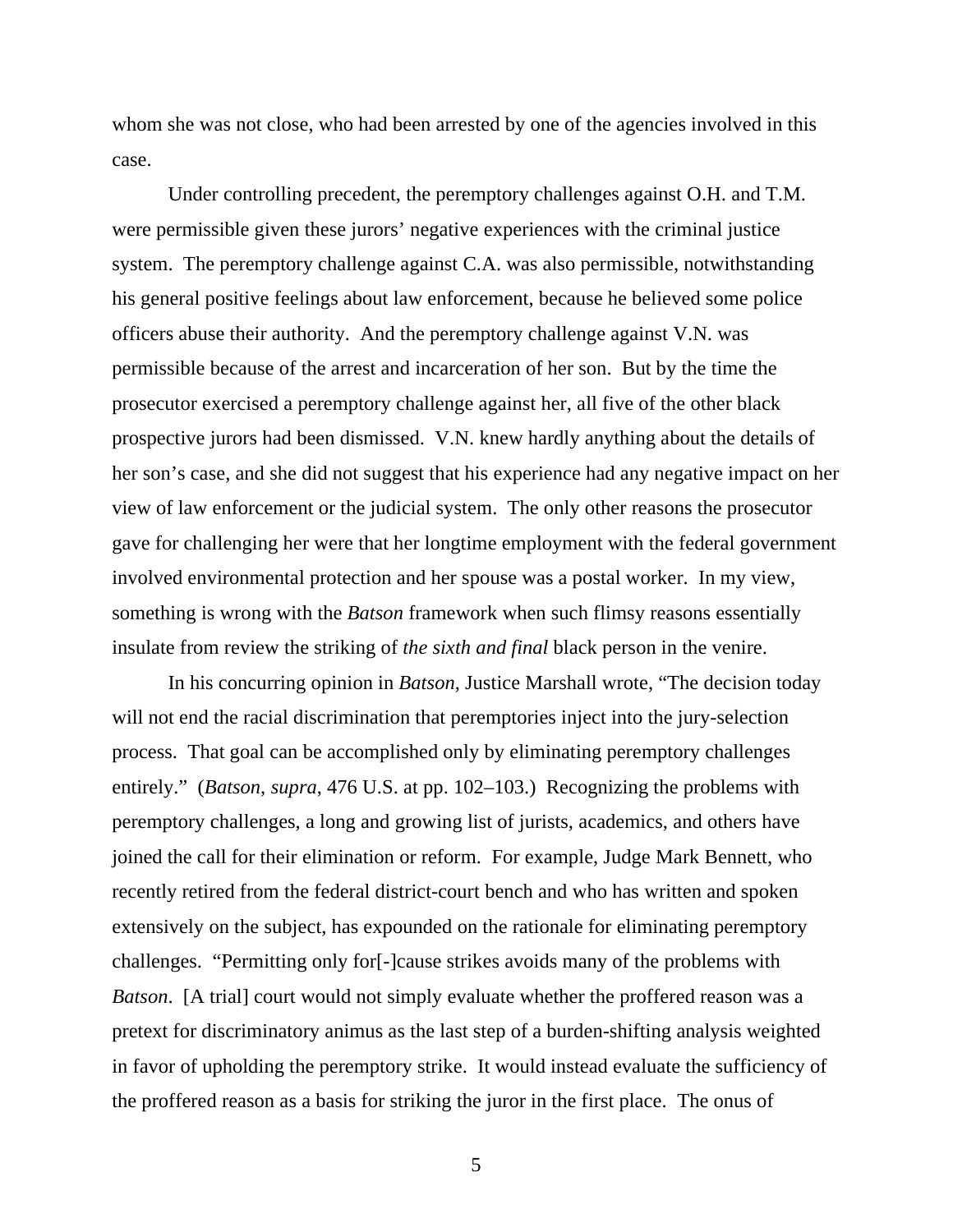justifying the strike would always lie with the party that wished to strike, rather than the one resisting the strike." (Bennett, *supra*, 4 Harv. L. & Pol'y Rev. at p. 167, italics omitted.) Eliminating peremptory challenges would be one way to reduce impermissible discrimination in jury selection.

The State of Washington has shown that other reforms are also possible. In 2017, the Washington Supreme Court adopted a "bright-line rule" requiring trial courts to "recognize a prima facie case of discriminatory purpose when the sole member of a racially cognizable group has been struck from the jury." (*City of Seattle v. Erickson* (Wash. 2017) 398 P.3d 1124, 1131.) The following year, it adopted General Rule 37, which states that trial courts must evaluate the reasons for peremptory challenges "in light of the totality of the circumstances" and deny them if "an objective observer could view race or ethnicity as a factor" in their use. (Wash. Gen. Rules, rule 37(e); *State v. Jefferson* (Wash. 2018) 429 P.3d 467, 477 (en banc).) The rule specifies that presumptively invalid reasons include those that might be disproportionately associated with a particular race or ethnicity, such as the potential juror's having had prior contact with law enforcement, having relationships with people who have been stopped by law enforcement, living in a high-crime neighborhood, having a child outside of marriage, receiving state benefits, or not being a native English speaker. (Wash. Gen. Rules, rule 37(g).)

Later in 2018, the Washington Supreme Court went further and incorporated General Rule 37's standard to modify the *Batson* test. (*State v. Jefferson*, *supra*, 429 P.3d at p. 470.) Under the modified test, "[i]f a *Batson* challenge to a peremptory strike of a juror proceeds to [the] third step . . . , then the trial court must ask whether an objective observer could view race or ethnicity as a factor in the use of the peremptory strike. If so, then the strike must be denied and the challenge to that strike must be accepted." (*Ibid*.) In turn, because the modified test applies an objective standard, a trial court's decision is reviewed de novo, not deferentially. (*Id.* at p. 480.)

California, in contrast, has been slow to adopt reforms. Yet if anything, the problems with peremptory challenges are magnified here because more of these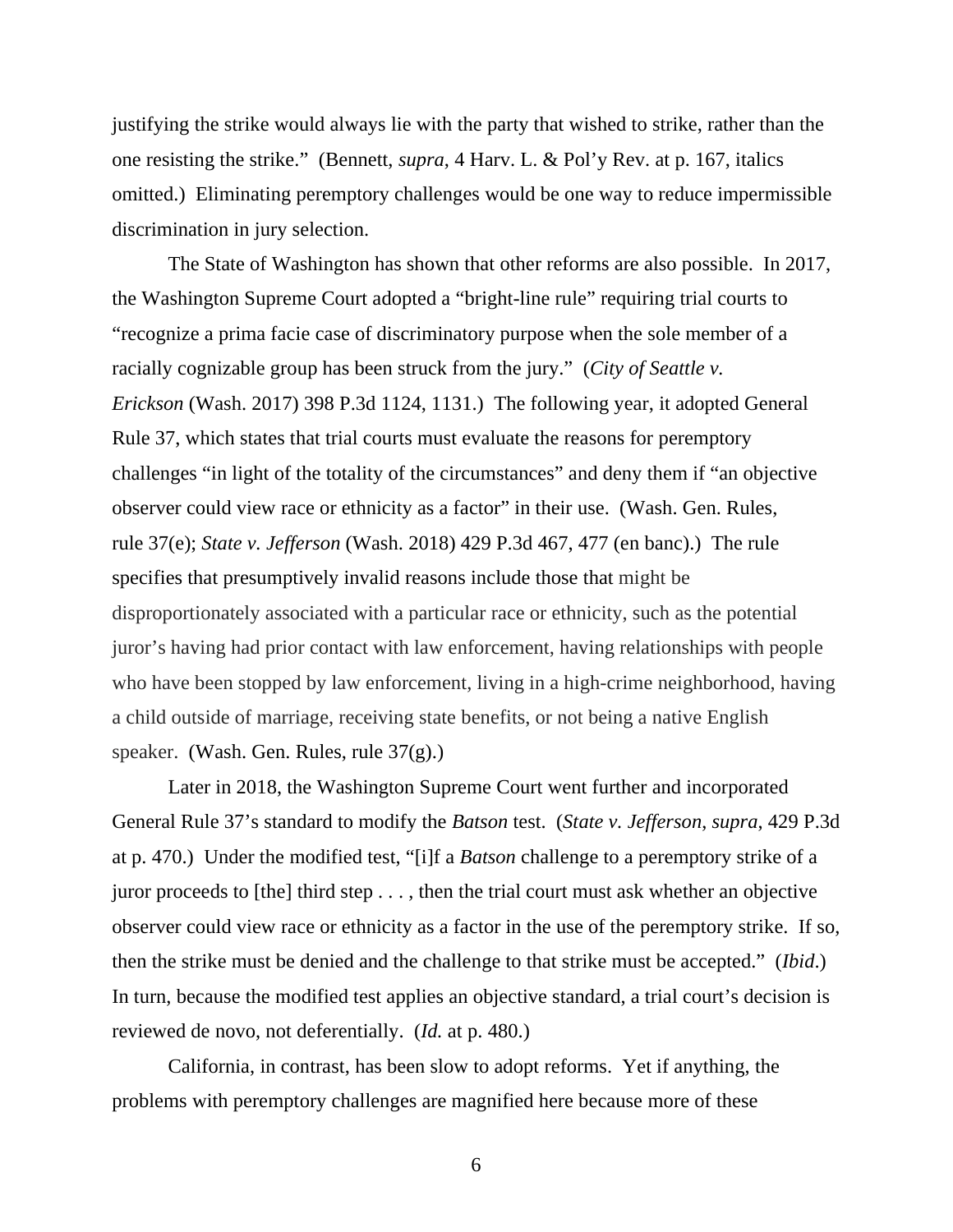challenges are allowed than they are in most other jurisdictions: Twenty peremptory challenges are allocated for offenses punishable by death or life imprisonment, ten for offenses punishable by imprisonment for more than one year, and six for other criminal offenses and in civil trials.<sup>[2](#page-32-0)</sup> (Code Civ. Proc., § 231.) Our state should not stay on the sidelines any longer. The time has come for the Legislature, Supreme Court, and Judicial Council to consider meaningful measures to reduce actual and perceived bias in jury selection.

Humes, P.J.

\_\_\_\_\_\_\_\_\_\_\_\_\_\_\_\_\_\_\_\_\_\_\_\_\_

I CONCUR:

\_\_\_\_\_\_\_\_\_\_\_\_\_\_\_\_\_\_\_\_\_\_\_\_\_\_\_\_

Banke, J.

<span id="page-32-0"></span> $2$  In 2016, the Legislature reduced the number of peremptory challenges allowed in some less-serious criminal cases from ten to six. (Stats. 2016, ch. 33, §§ 2–3.) But unless the Legislature intervenes by January 2021, the less-serious criminal cases that are currently allocated six peremptory challenges will again be allocated ten. (See Stats. 2016, ch. 33, § 3.)